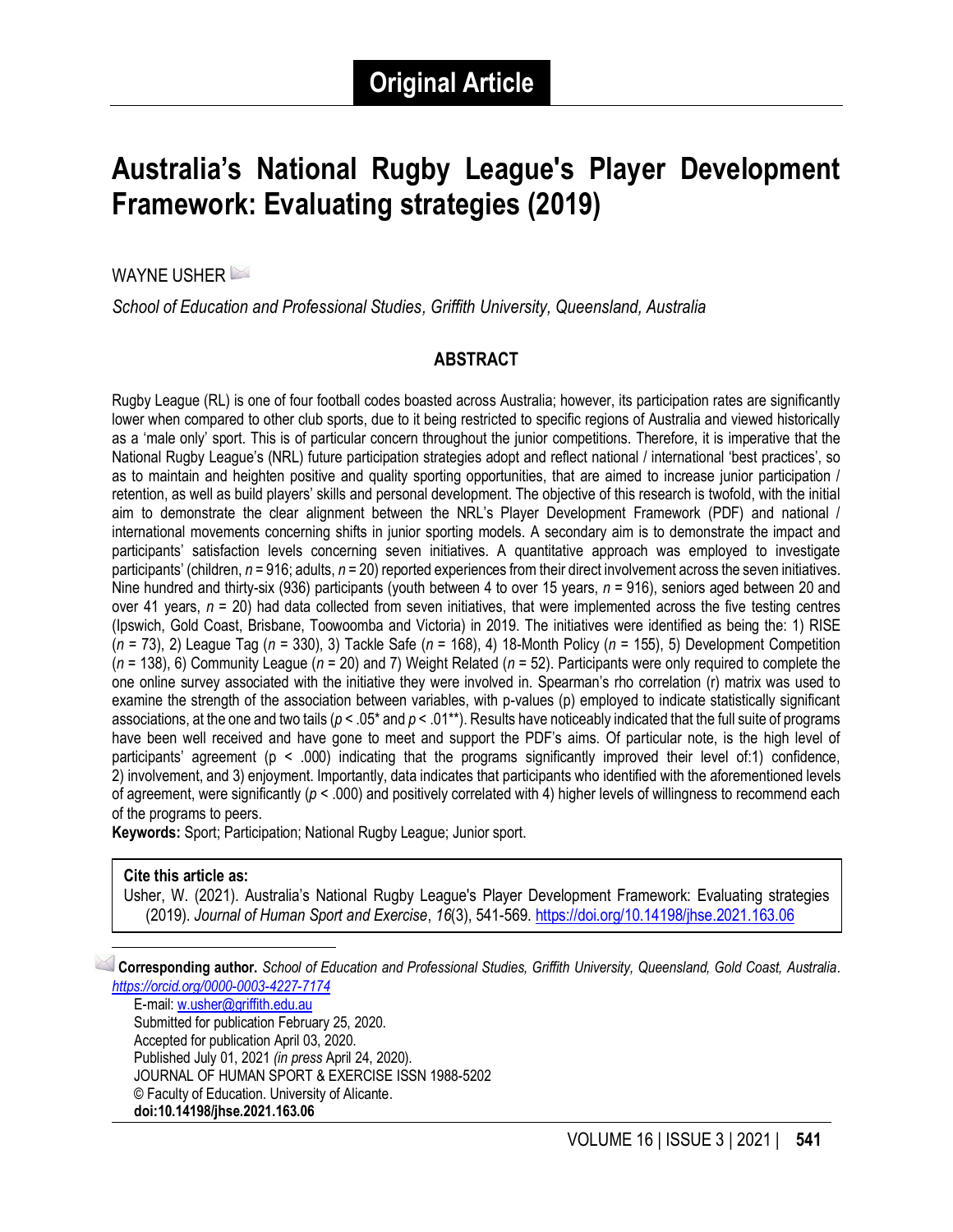## **INTRODUCTION**

#### *Junior sporting models: Creating change*

Throughout 2016—2018, the NRL sought to understand the current state of national and international junior sport participation, how junior sport development models / frameworks presented similarities and / or differences throughout a national and globally context. From the reports (Appendices A and B), a number of recommendations were put forward in an attempt to steer future junior NRL implementation. In 2019, across five testing regions (Ipswich, Gold Coast, Brisbane, Toowoomba and Victoria), the NRL's Game Participation Committee Members, implemented seven player development initiatives, with these being the: 1) RISE, 2) League Tag Competitions, 3) 18 Month Registration, 4) Community League, 5) Development Competitions, 6) Tackle Safe, and 7) Weight Related. Notably, it was the aim of the seven initiatives to heighten the level of the impact and satisfaction, on NRL's three key player development objectives, being to: 1) Attract and retain participation, 2) Transition and nurture performance and 3) Foster personal development. Of importance, the NRL undertook a detailed search so as to legitimise and determine how such an approach, aligned with other national and international movements concerning participation in organised junior sport. Thus, a review of the literature, surrounding junior sporting models, was necessitated and findings of the review enabled the NRL to develop future policies and the seven initiatives that went to mirror a national and international strategic approach.

A major objective of this literature review was to present a burden of evidence that goes to indicate the national and international trends associated with junior player development strategies, that are solely aimed at increasing participation in organised sport by youth. This objective was achieved by highlighting a number of 'common threads' that presented themselves across the sporting literature. Specifically, it is clear, that across the globe, traditional approaches to junior sporting participation and performance is changing, with a view to create delivery models that are focused on a number of common motivational factors (Côté, Strachan, & Fraser-Thomas, 2016). It is envisaged, that the findings from this research, will provide a valuable 'foothold' into the world of junior player development models and as such, promote and encourage the future design, refine and implementation of strategies that are aimed at addressing increasing participation and further give legitimacy to NRL's PDF (2019) (Appendices C) and the subsequent seven initiatives.

An in-depth investigation, surrounding national and international junior sporting systems was undertaken, with an aim of understanding and improving participation and retention trends. Findings suggest that many countries (United Kingdom, United States, Norway, Canada, New Zealand) including Australia, have implemented evidence based, long term player developmental principles, in an attempt to guide national sporting organisations' junior programs, so as to better focus on heightening participation, performance and personal development levels of players. From the sporting literature, it would appear that sporting organisations that implement a number of junior player development strategies have experienced a greater improvement in the number of participants, across the junior ranks, as well as increasing and sustaining positive retention rates in organised sports.

The common approaches (from across the national and international literature) to junior sports improvement, are listed as having an emphasis on 6 fundamentals, being: 1) Diversity vs Specialisation, 2) Relative Age Effect, 3) Deliberate Play vs Deliberate Practice, 4) Maturation Effect, 5) Pygmalion Effect and 6) Matthew Effect. The forthcoming section will provide an elaboration on each sporting model and NRL's attempts to implement each.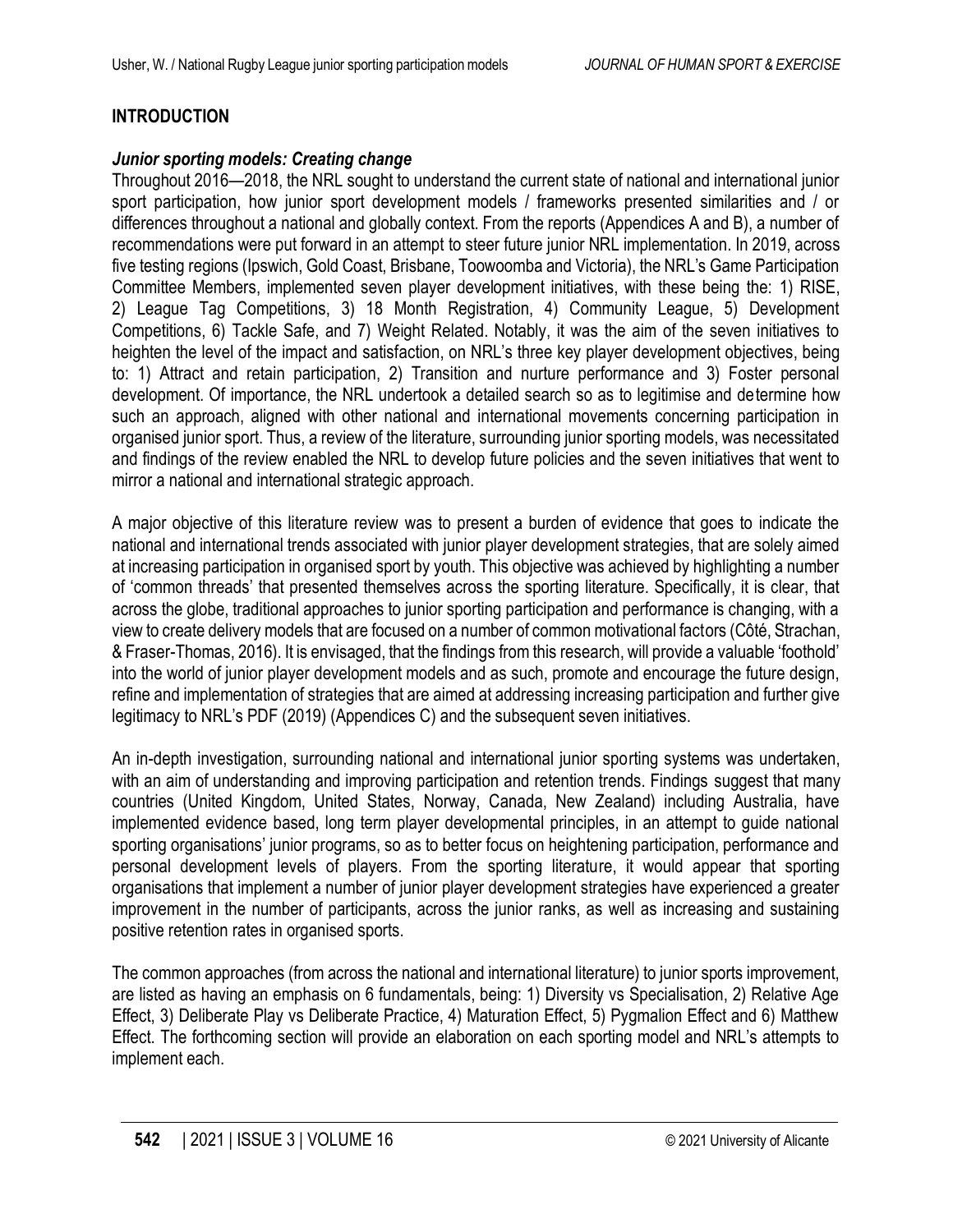#### *Diversity vs Specialisation*

Participating in sports is to develop well-round and diverse youth by promoting self- esteem, leadership, and relationship building with teammates as well as developing athletic abilities to be successful in a particular sport (Moesch, Elbe, Hauge, & Wikman, 2011). However, in combination with increased sport participation, it is now speculated that sports specialization including year-round sport-specific training, participation on multiple teams of the same sport, and focused participation in a single sport is also increasing (Mostafavifar, Best, & Myer, 2013; Myer et al., 2015). Sport specialization (SS), in junior sport, is described as continuous intense training over a year in a specific sport with the exclusion of all other sports whereas diversification or diversity in sport is a generalised training program which focuses on developing basic motor skills, common tactical strategies, non-specific physical training and enjoyment of participation in multiple sports (Dugas, 2017; Jayanthi, Pinkham, Dugas, Patrick, & Labella, 2013). In particular, early sport specialisation involve single-sport involvement, low Deliberate Play and progressive investment in Deliberate Practice with age. While sampling years/early diversity (age 6-12) in sport is characterised by multiple activities and sports involvement in early age with low and high involvement in Deliberate Practice and play respectively (Côté & Hay, 2002; Coutinho, Mesquita, & Fonseca, 2016).

Contrasting perspective exists for benefits and risks of early specialisation and diversification of junior sport (Federation, 2019). Some authors recommend that early diversification in early age has been reported to produce inherent enjoyment, elite achievements in team sports compared to early specialisation (Côté & Vierimaa, 2014). However, evidence from several retrospective studies of adult athletes has supported the concept of diversity before specialization as an important foundational element for talent development in one sport (Côté & Vierimaa, 2014). Early sporting diversification allows junior sport participants to gain physical, cognitive and psychosocial skills and increase motivation for participation (Jayanthi, LaBella, Fischer, Pasulka, & Dugas, 2015; Malina, 2010). The nurturing of talent through diverse sports activities without an intense focus on performance in one sport during childhood can have more positive and less negative consequences for all children involved in sport, while still facilitating the long-term development of elite performance (Galatti et al., 2017). Although early sport specialisation before the age of 13 years yield short term success and early development of skills and performance (Malina, 2010), the intrinsic risk elements associated with early sport specialisation, such as increased chances of injury from overuse, (Jayanthi et al., 2013) social isolation, physical exhaustion (Wiersma, 2000) and increased drop out due to lack of enjoyment (Gould, Tuffey, Udry, & Loehr, 1996; Wall & Côté, 2007) needs to be considered prior to designing the sport programs for juniors.

Taking consideration of the current evidence on diversity and specialisation and evidence-based policies for junior sport (Côté & Vierimaa, 2014), the NRL has set five guiding principles in their sporting programs for children under 13 years to improve participation and reduce / eliminate the negative aspect of specialised youth sport concerning training and competition. These five principles include: 1) deliver high quality, early and ongoing engagement, 2) offer a high amount of deliberate play for children, 3) delay specialisation in childhood and recognise the benefits of diversification, 4) develop optimum performance with specialised training initiated around 16 years of age and 5) freedom to choose a performance or participation pathway at around the time of transition from primary into secondary school.

### *Relative Age Effect*

The Relative Age Effect (RAE) is a phenomenon in which children born in, or close to, a critical age cut-off period may have an advantage and disadvantages in sporting participation. (Stracciolini et al., 2016). The effect that birth timing and selection has on talent identification is simply known as the 'Relative Age Effect'(RAE). This was shown in a recent study (Stracciolini et al., 2016), where more mature soccer players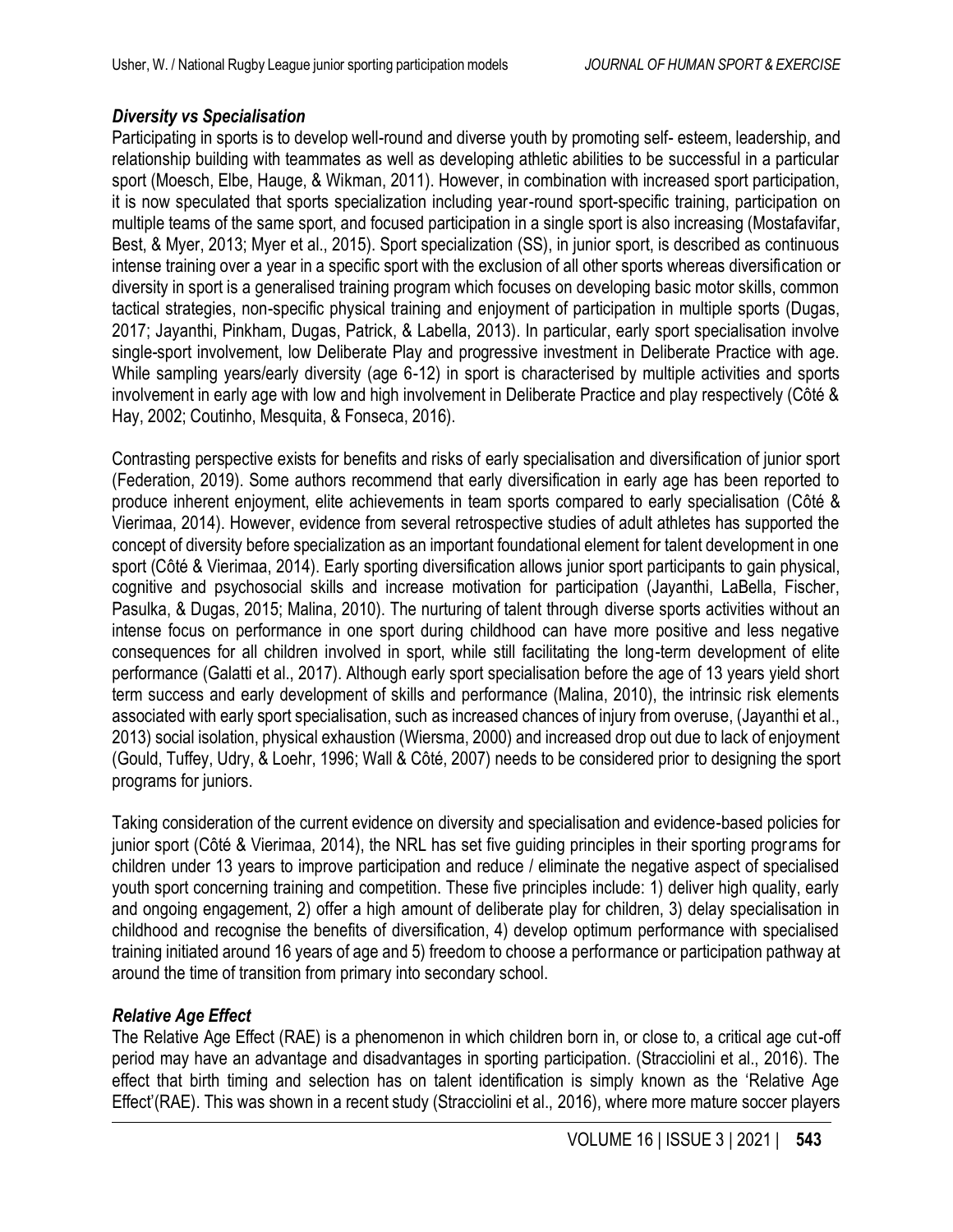were faster than their 'less mature' peers due to a biological / physiological advantage (Ali, Pigou, Clarke, & McLachlan, 2017). As a result, it appears that the RAE (i.e., being born later potentially puts you at a disadvantage) is principally due to being physically, emotionally and cognitively less developed than other children (Stracciolini et al., 2016).

It is recognised that sporting organisations need to split children into teams using some sort of method, therefore, some suggestions or solutions have been proposed to help alleviate the effects of RAEs that have the potential to maintain and/or increase sporting participation, especially for juniors. Firstly, adaptations to the selection period or cut-off dates have been proposed. Kearney, (2015) suggested a change in selection period to make it longer, for example, 15 months, so children have opportunities to play with those who are older than them, as Côté et al. (2016) indicate that this can be advantageous for development in a number of ways. Conversely, it has also been recommended that the selection period be made shorter in order to minimise the relative age effect (Brown, Patel, & Darmawan, 2017). A study conducted by Eime, Young, Harvey, Charity and Payne (2013) found a 96% reduction in RAEs as a result of shortening the cut-off period to a length of six months, between 1 January and 1 July, suggesting this may be a potential avenue for other sporting organisations, such as the NRL, to explore in attempt to increase junior player participation.

In addition to considering a change to the cut-off period, two additional factors to consider are (a) how players are grouped; and (b) raising awareness of RAEs. To provide juniors with the opportunity to play, develop their skills and abilities, and engage in fair competition, Musch and Grondin (2001) suggest that multiple squads or teams be designed that are reflective of multiple standards. These differing squads or teams can help as some athletes may be at a high skill or technical level but are not as physically developed (Baker, Côté, & Abernethy (2003). Through these grouping strategies, it has the potential to encourage junior players to remain in the sport as they can be provided with the appropriate time and effort in order to continue developing their skills and abilities without it all going to those who are perceived more talented as a result of the RAE. It is important that awareness and understanding of RAEs are communicated throughout organisations and amongst coaches, as they play a key part in helping minimise the effects (Musch & Grondin, 2001). Therefore, the NRL has developed the seven initiatives with these recommendations in mind, in an attempt to minimise the RAEs and the Matthew, Pygmalion and Galatea effects in an attempt to maintain and potentially increase the number of junior players in the sport.

In the Australian context, relative age refers to the difference in age between children in the same age group (Musch & Grondin, 2001), where Jan 1 is used as the cut-off date. The potential consequences of relative age are described as the RAE. In consideration of the research emphasised RAE, the NRL has launched the 18 Month Registration Policy (18MRP) to provide more opportunity for players who are born between July and December to register in the year level immediately below their calendar grouping. This NRL initiative is primarily aimed to increase player retention and personal development. The NRL (2018) outline that what parents, coaches and selectors deem as 'talent' can be based on a child's physical maturity rather than their abilities and potential. Therefore, if a child receives positive support and encouragement from parents and coaches based on initial, and sometimes mistaken, perceptions of ability, this has the potential to increase the advantage already given to the child by the RAE (Hancock, Adler, & Côté, 2013). Further, the continued communication of expectations, whether high or low, can see the child aligning their own beliefs and actions with those perceptions manifested by parents and/or coaches, which can often be misguided as a result of the relative age effect (Richard, 2016). Therefore, recognising the existence of RAEs and their effect on junior players is important, as research has connected the occurrence of RAEs to decreased sporting participations rates (Gould, 1987).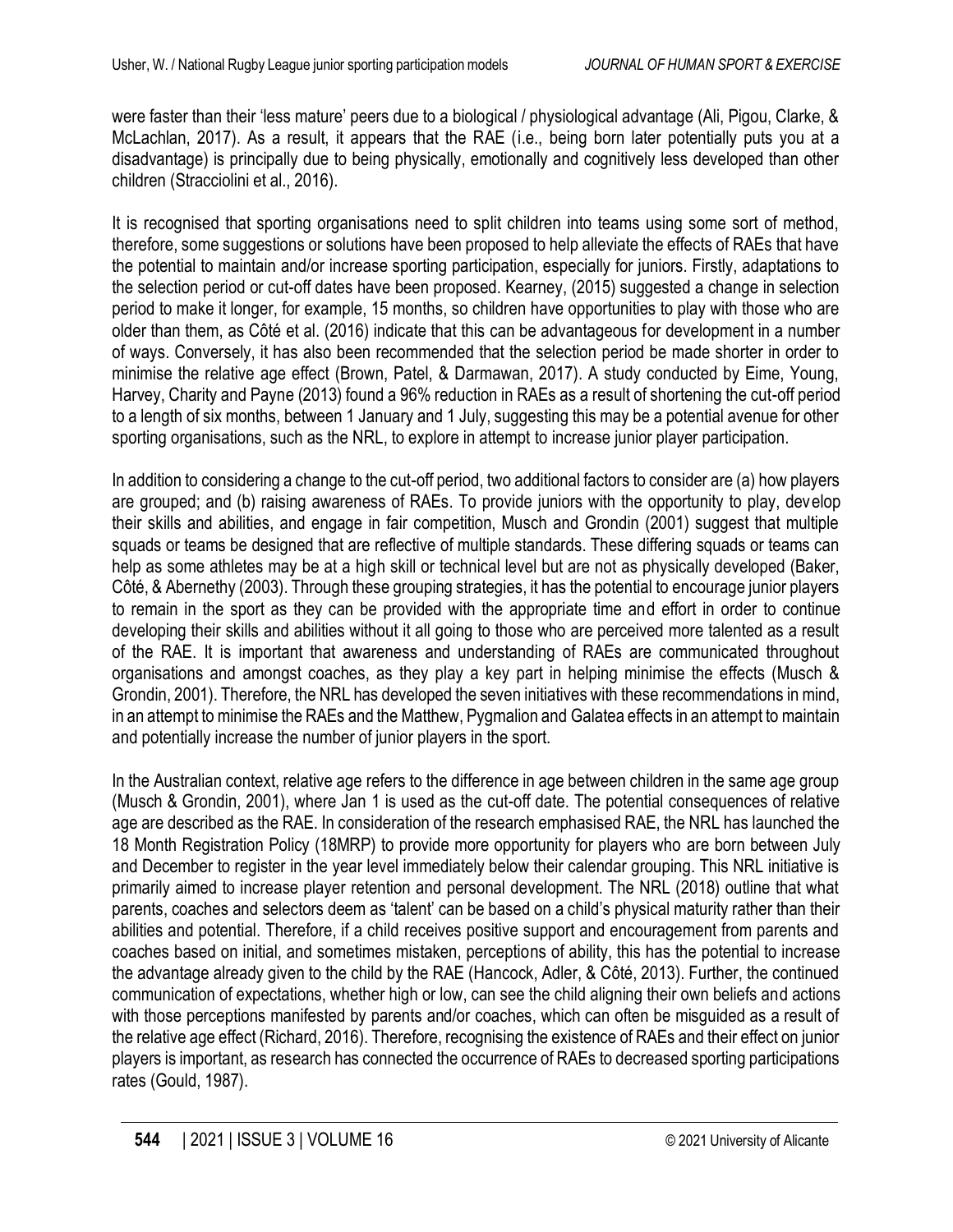#### *Deliberate Play vs Deliberate Practice*

*Deliberate Play* (backyard sporting activity) is considered intrinsically motivated sporting activities to promote fun and enjoyment with immediate gratification. These activities allow junior players to experiment with rules, tactics, participant sizes and ages (Côté et al., 2016). Deliberate Play promotes movement problem solving, creativity, diversification, variability, and adaptability of skills, self-challenge, and mastery. *Deliberate Practice* is referred to as highly structured sporting programs involving specific drills and training to develop a person physically and physiologically (Côté & Erickson, 2015). Deliberate Practice needs demand great effort without immediate rewards and are only aimed to improve performance rather than inherent enjoyment (Côté & Vierimaa, 2014; Ericsson, Krampe, & Tesch-Römer, 1993).

The NRL has considered the Developmental Model of Sport Participation which incorporates a significant amount of Deliberate Play when designing junior sporting programs in order to create an environment for juniors that are enjoyable, as it has been reported that a lack of fun is a significant contributor to drop out rates in junior sport. Although producing elite-level athletes is still a goal, it should not be the primary focus of junior sporting programmes. It has been identified that Deliberate Practice and Early Specialisation does not necessarily need to occur to produce elite-level athletes. Studies have indicated that athletes participated in a variety of activities and sports as children and primarily engaged in Deliberate Play rather than Deliberate Practice (Baker et al., 2003). Therefore, this reinforces the notion that the inclusion of Deliberate Play in junior sporting programmes can ensure players are having fun and want to remain a sporting participant (Kelley & Carchia, 2013; Talpey, Croucher, Bani Mustafa, & Finch, 2017), which can potentially lead to the development of professional athletes in the sport of NRL.

#### *Maturation Effect*

The developmental factors of athletes such as growth, maturation and adaptation process play a vital role in determining the success of talent identification and development programs in junior sport. In particular, the relative individual differences in growth and maturation among the junior players, of same age, creates a challenge related to opportunity (selected for participation), training and competition (Hancock et al., 2013). While considering unequal start and stop points, that is in growth in body size of children of same age, there are key effects on individual children's physical and skill development. The Maturation Effect is usually referred to as the time variation of genetically programmed series of changes (puberty onset time, tempo, extent of growth in growth spurt) and its impact on junior sports participation programs is very evident, especially the impact it has throughout contact sports, where physical development is an important factor to success (Brown et al., 2017). Evidence suggests that the interrelated areas of development (somatic, neurologic, cognitive and psychosocial) and level of maturation, of each area, can be used a guide to determine a player's level of involvement in general and specific sport participation (Brown et al., 2017). Therefore, sport organisations should recognise the variable nature of maturation among children and ensure that approaches cater to differing maturing rates and that there is no single transition point from junior to more senior level of sporting involvement (Commission, 2012).

The NRL has recognised, that junior players, with delayed physical growth and maturity, may be disadvantaged when competitions are based on chronological age. Hence, organised sporting activities should provide positive experiences regardless of their developmental status (Côté & Hay, 2002). Training methods, for junior players, need to be aligned to their status of tissue adaptation of physical stress, individual growth, and maturation and should differ from a senior or elite athlete training method (Brown et al., 2017). Common musculoskeletal injuries due to overuse or trauma include soft tissue injuries (muscle, ligaments, tendon), fractures during a growth spurt, growth plate injuries from high or repetitive loading in some sports (Brown et al., 2017).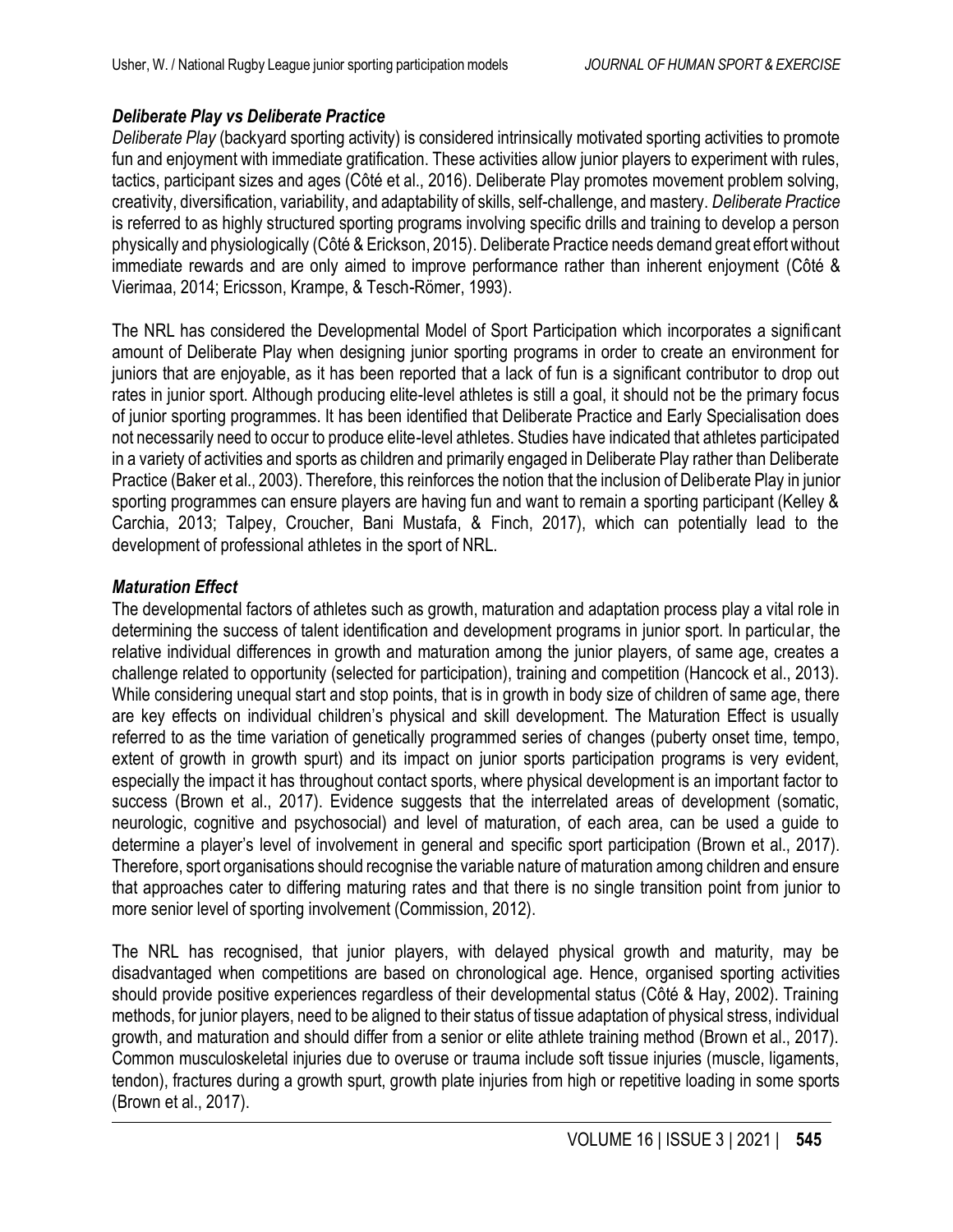In complementing the current research evidence, it is evident that the NRL have already implemented a number of initiatives, which provide developmental opportunities for players from age 13 onwards, thus delaying Early Specialisation with consideration of varying maturation rates. It is further evident, that all seven initiatives, that the NRL has developed and implemented throughout 2019 and beyond, align with contemporary research concerning the Maturation Effect and junior players in RL.

### *Pygmalion Effect*

In general, the Pygmalion Effect is described as the ideology that greater the expectation placed on an individual, the greater the result that individual will achieve. Since Pygmalion Effects are said to reflect the teacher-pupil or employer-employee kind of relationship, this ideology well suits for the coach-player relationship in sport. In conjunction with the above aforementioned RAE, the Pygmalion Effect describes the coach selection and subsequent interaction with a player that perpetuates and magnifies the RAEs. As such, coaches will always have higher expectations for players, however, expectations based on false beliefs might perpetuate unfair advantages (Hancock et al., 2013). For example, a coach's inappropriate or greater expectation/s on junior players, based on their physical maturity, may lead to false or higher expectations on relatively older players (Chan, Lonsdale, & Fung, 2011). Therefore, it is evidenced that coaches, selectors and parents perpetuate the Pygmalion effect in sport based on misguided assumptions (Hancock et al., 2013). The NRL recognises such an effect on player selection, coach / player relationships and expectations. Therefore, the suite of initiatives has a broad and general aim to cater to all ability levels, irrespective of their gender, ability levels, interests or physical, emotional development and thus eliminating unrealistic expectations on junior RL players.

## *Matthew Effect*

The Matthew Effect (closely aligned with the RAE) explains the situations where individuals begin with the initial advantage and those advantages continue over time (Soares, 2011; Hancock et al., 2013). In sport, the Mathew Effect explains how relatively older children in a team sport begin with advantage and continue to have this advantage over time. For example, children enrolled in a team sport may acquire early skill advantages compared to peers who may enrol one or two years later (LiberalAus, 2019). This initial advantage is described as the Matthew Effect that negatively influences the enrolment decisions of parents. A study on French football players reported that relatively older players were over-represented while younger players were under-represented. Also, the authors of the study suggest the enrolment bias in mainly due to parent's decision and are accountable for the genesis of RAEs (Hancock et al., 2013; Musch & Grondin, 2001). Therefore, Mathew Effects, relative to age need, to be eliminated to reduce inequitable birth-date distributions and provide a fairer environment for sport (League, NZNRL, 2019). The NRL recognises such an effect on player selection, coach / player relationships and expectations. Therefore, the suite of initiatives has a broad and general aim to cater to all ability levels, irrespective of their gender, ability levels, interests or physical, emotional development and thus eliminating biased actions and favouritism towards older junior RL players.

This review draws from a number of search tools and data bases, to ensure that the most rigorous and contemporary national and international approaches to junior participation and performance are presented. Such a thorough approach has provided significance evidence, concerning elements of the junior sporting culture which is / has been undergoing modification and delivery change, as well as identifying a philosophical shift, concerning NRL's junior RL participation and performance. Importantly, this review and research findings acknowledges, that sports and the discourses that constitute them, have become one of the more influential narratives in 21st century culture. Specifically, this review and research undertaking are concerned with giving meaning to and create an understanding about the multifaceted processes and influences that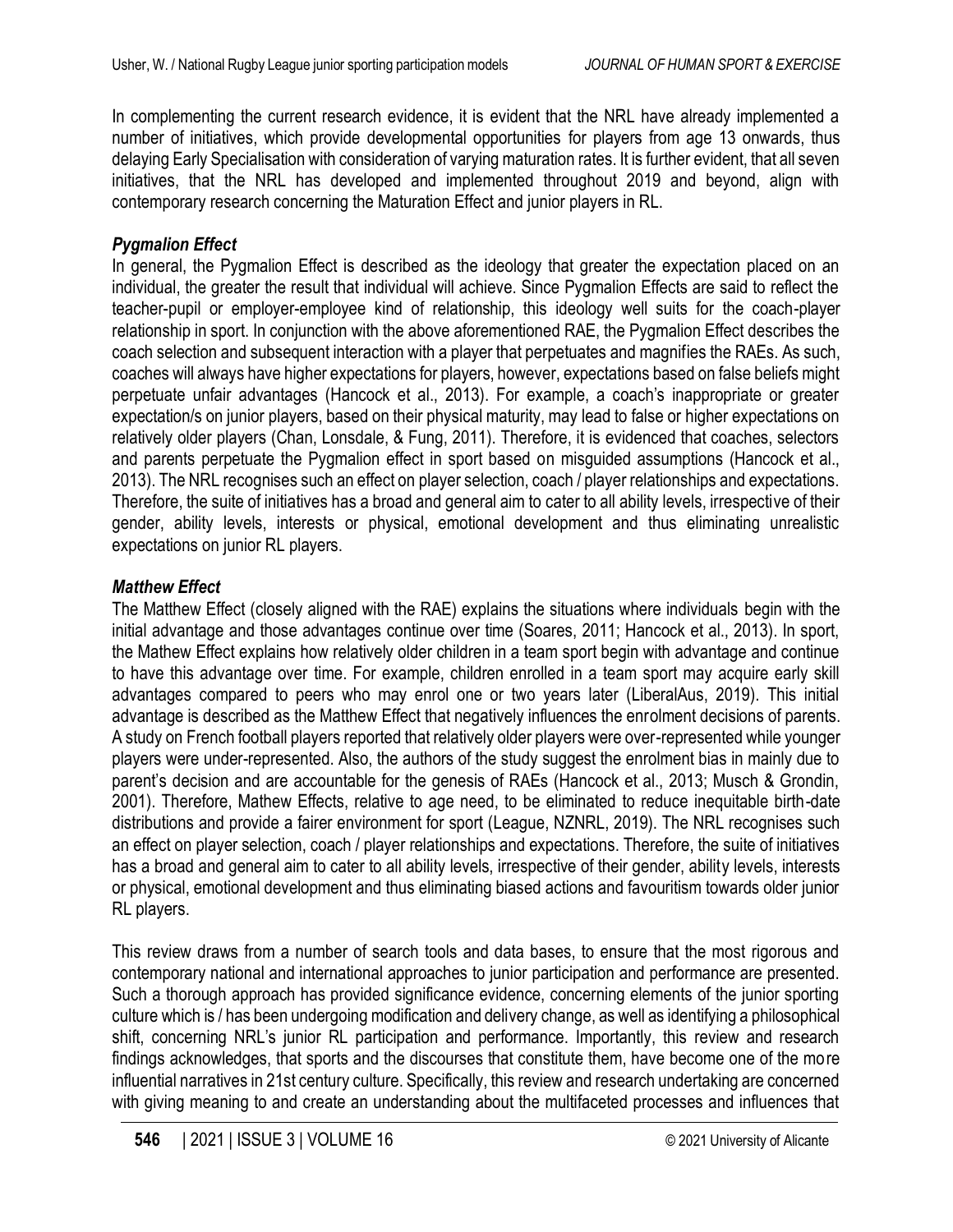have contributed to the changing nature to junior sporting participation and performance into the early 21st century.

#### **METHODOLOGY**

#### *Design*

A quantitative approach was employed to investigate participants' (children, *n* = 916; adults, *n* = 20) reported experiences from their direct involvement in the seven NRL initiatives. Parental guidance was encouraged for survey completion by participants under the age of 15. The initiatives were identified as being: 1) RISE (*n* = 73), 2) League Tag (*n* = 330), 3) Tackle Safe (*n* = 168), 4) 18 Month Policy (*n* = 155), 5) Development Competition (*n* = 138), 6) Community League (*n* = 20) and 7) Weight Related (*n* = 52).

#### *Participants*

Nine hundred and thirty-six (936) participants (youth: 4 to over 15 years, *n* = 916, seniors: 20 to over 41 years, *n* = 20) had data collected from seven initiatives, that were implemented across the five testing centres (Ipswich, Gold Coast, Brisbane, Toowoomba and Victoria) in 2019. Participants were only expected to complete one online survey related to the program they completed. All participants' data were de-identified and anonymous. Data collection were undertaken between June 2019 and September 2019.

#### *Data collection*

An online survey was employed and sent via an email to participants who had direct involvement with and throughout one of the seven NRL initiatives implemented in 2019. The online survey was administered by the NRL's Participation Education, Projects and Strategy team. Each question had a number of self-reflecting questions, resulting in detailed participant profiling (5-point Likert scales and 10 / 11-point scales). This study was approved (May 2019) by the Griffith University Ethics Committee (Queensland, Australia). The National Rugby Participation Education, Projects and Strategy team reviewed the project.

#### *Data analysis*

Data analysis was undertaken using Statistical Package for the Social Sciences (SPSS) (PASW20). Data preparation involved the development of one SPSS file to incorporate all responses from the final survey undertaken. The initial data analysis used Frequencies to provide a profile of respondents by personal variables (demographics). The Mean (M) and Frequency (%) was calculated using SPSS to allow comparison across groups. The validity and reliability of the data collection instrument (online survey) was increased by including a number of statistical measures, these being: 1) Bartlett's test of sphericity (*p* < .05) and (Kaiser-Meyer-Olkin  $=$   $>$  .800) identified, with Bartlett's test of sphericity indicating that there were significant relationships amongst items (*p* = .001), 2) Cronbach's Alpha procedure was to provide evidence for the Internal Consistency (CA = > .700 acceptable), 3) Spearman's rho correlation (r) matrix was used to examine the strength of the association between personal variables and 4) *p*-values (*p*) indicated statistically significant associations, at the one and two tail ( $p < .05^*$  and  $p < .01^{**}$ ).

### **RESULTS**

As indicated in [Table 1](#page-7-0), the relative efficacy of each of the seven initiatives is indicated as against the percentage of participants willingness to give the program/s the three highest ratings (1 (lowest) – 10 (highest) scale).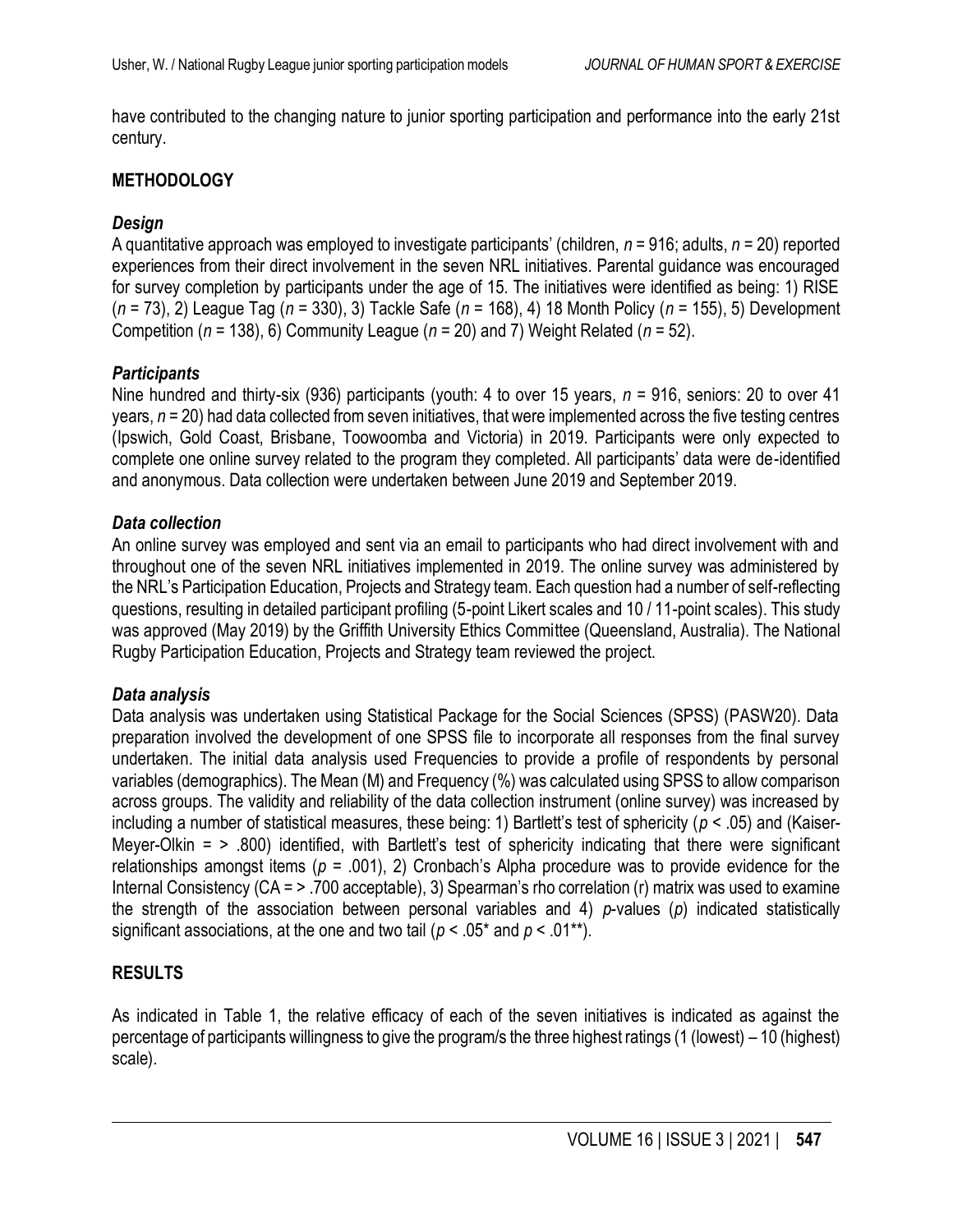| rapid T. Lorodniago or participanto proparoa to gri o marriadar programo ono or tho thiou mgribot ratingo. |      |      |      |       |  |
|------------------------------------------------------------------------------------------------------------|------|------|------|-------|--|
| The seven NRL programs/ Ratings:                                                                           |      | 9    | 10   | Total |  |
| <b>RISE</b>                                                                                                | 11.6 | 10.1 | 75.4 | 97.1  |  |
| 18-month registration / policy                                                                             | 10.7 | 7.1  | 68.6 | 86.4  |  |
| Community league interpretations                                                                           | 15.0 | 5.0  | 50.0 | 70.0  |  |
| Weight related                                                                                             | 21.2 | 9.6  | 25.0 | 55.8  |  |
| League tag                                                                                                 | 8.8  | 6.4  | 34.2 | 49.4  |  |
| Tackle safe                                                                                                | 4.8  | 17.9 | 10.7 | 33.4  |  |
| Development competition                                                                                    | 10.9 | 11.6 | 8.7  | 31.2  |  |

<span id="page-7-0"></span>

|  | Table 1. Percentage of participants prepared to give individual programs one of the three highest ratings. |  |  |  |  |  |
|--|------------------------------------------------------------------------------------------------------------|--|--|--|--|--|
|--|------------------------------------------------------------------------------------------------------------|--|--|--|--|--|

As indicated in Figure 1, the percentage (%) of participants who indicated that the program they were involved in influenced their decision to play RL in 2019 (Retention Rates).



Figure 1. Retention across programs.



Figure 2. Increased confidence levels.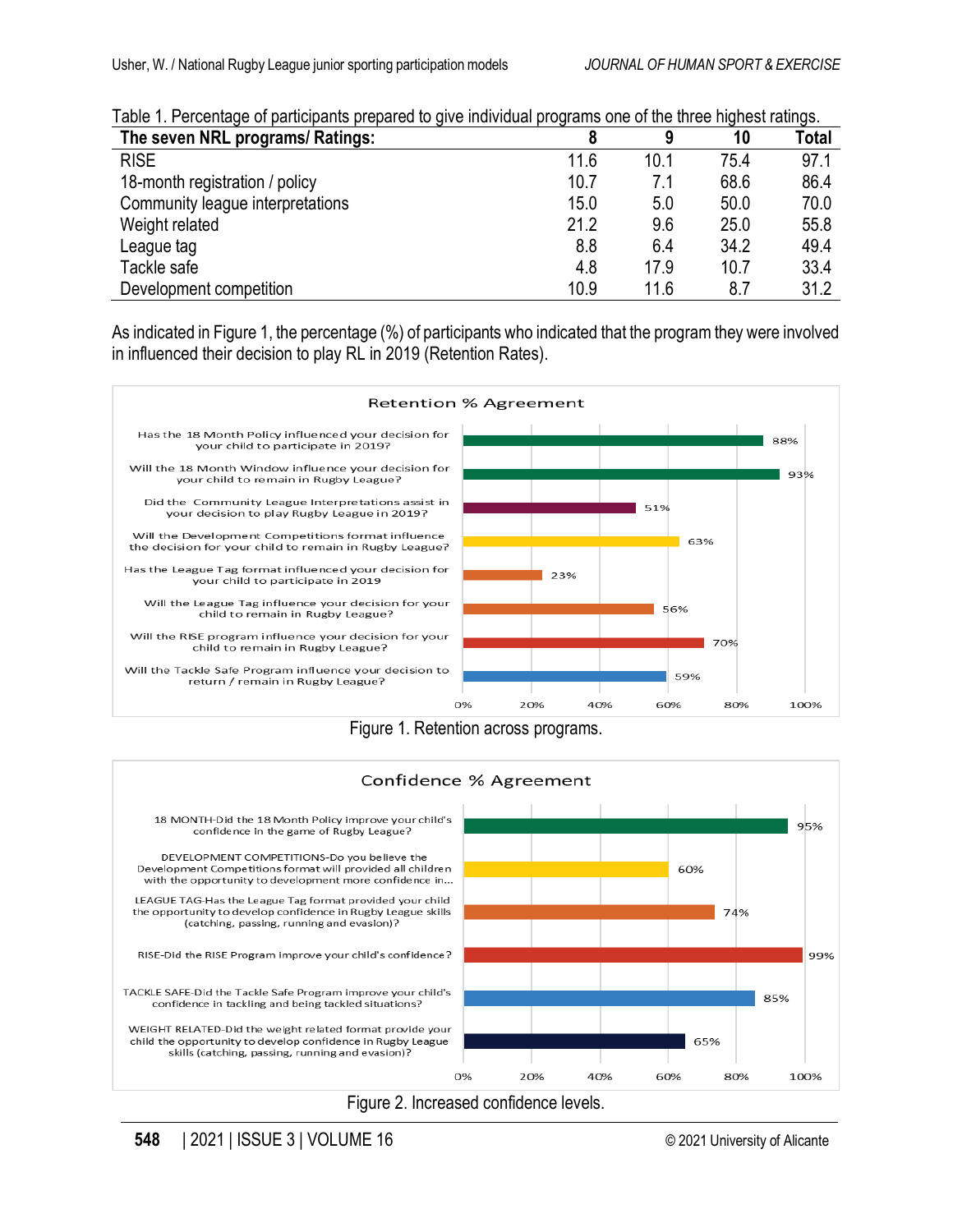As indicated in Figure 2, the percentage (%) of participants who indicated that the program they were involved in improved their (participant) confidence (Confidence in Skills).

As indicated in Figure 3, the percentage (%) of participants who indicated that the program they were involved in was an enjoyable experience (Enjoyment in Participating).



Figure 3. Enjoyment expectations.

As indicated in Figure 4, the percentage (%) of participants who indicated that the program they were involved in had the potential to increase their involvement (Involvement Opportunities).



Figure 4. Increased involvement opportunities.

As indicated in Figure 5, the percentage (%) of participants who indicated that after completing the program they were involved in would recommend it to others (Program Recommendation).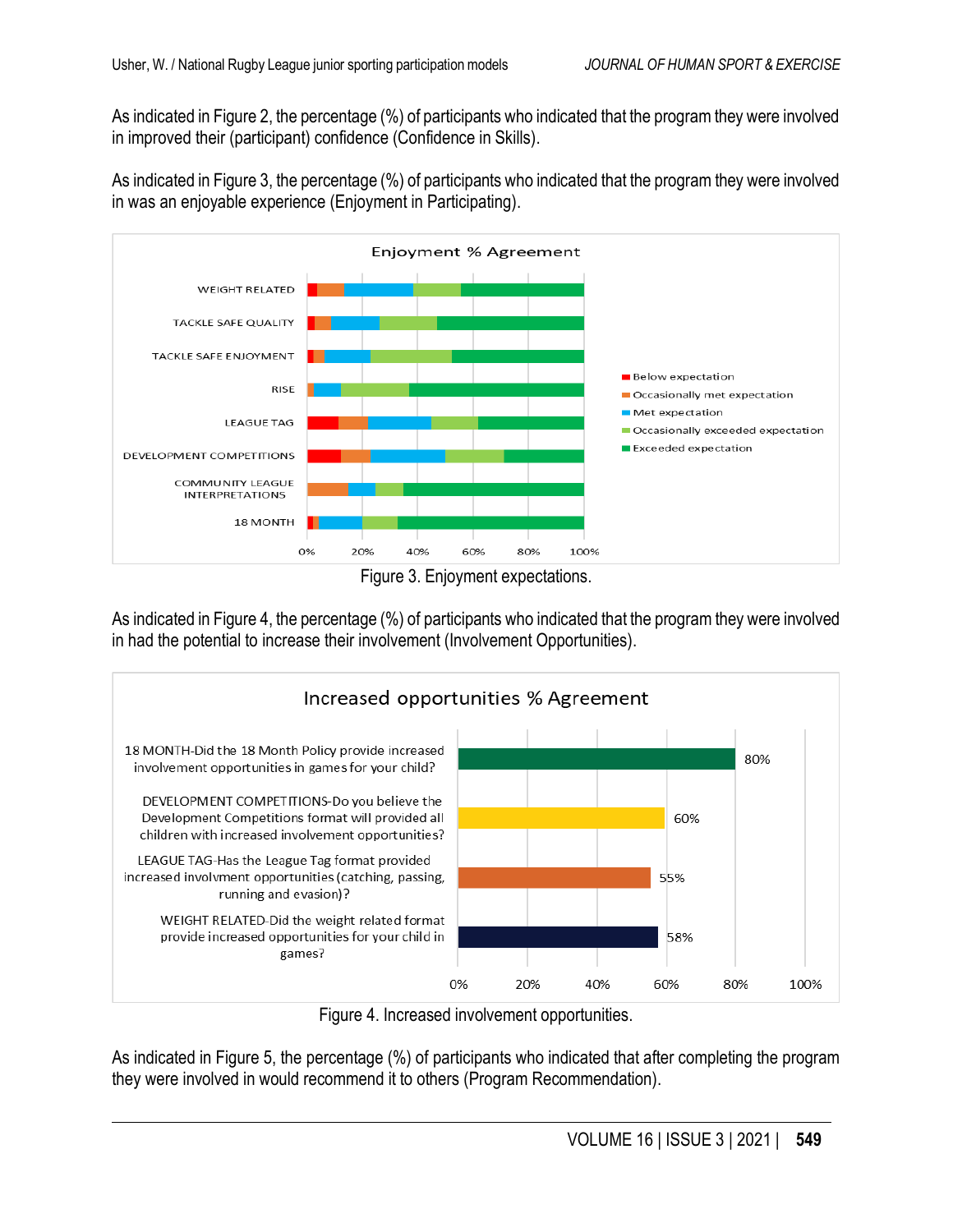

Figure 5. Likelihood of recommendation.

### *Rise*

A total of 73 participants attended programs at four locations: Gold Coast, Toowoomba, Wagga Wagga, and Coffs Harbour, with participant numbers relatively equally divided between the four locations, the largest percentage being at the Gold Coast (36%) and the smallest percentage at Toowoomba (18%). As indicated in Table 2, agreeing that the RISE program was value for money, was enjoyable, influenced the decision for child to remain in Rugby League, and favourably rating the communication channels used within the RISE program, was significantly and positive correlated with higher levels of recommendation of the RISE league program.

| Table 2. Significant correlates of level of recommendation of the RISE rugby league program. |  |  |  |  |  |
|----------------------------------------------------------------------------------------------|--|--|--|--|--|
|----------------------------------------------------------------------------------------------|--|--|--|--|--|

| <b>Statistics</b>                                                                          | Spearman's rho | Sig. (2- tailed) |
|--------------------------------------------------------------------------------------------|----------------|------------------|
| How would you rate the value for money of the RISE<br>Program?                             | $.557**$       | .000             |
| How would you rate your child's enjoyment of the RISE<br>Program?                          | $.702**$       | .000             |
| Will the RISE Program influence your decision for your<br>child to remain in Rugby League? | $.375***$      | .001             |
| How would you rate the communication channels used<br>within the RISE Program?             | .518**         | .000             |

*\*\* Correlation is significant at the .01 level (2-tailed). \* Correlation is significant at the .05 level (2-tailed).*

As indicated in Figure 6, more than 90% of participants at the RISE program reported that it improved their child's confidence (97%), that it improved their child's competence (96%), assisted in the improvement of their son's character (96%), and developed valuable connections with other players and coaches (99%).

As indicated in Figure 7, more than 90% of participants reported that child's enjoyment of the RISE program met expectations (12%), occasionally exceeded expectations (25%) or exceeded expectations (63%). None of the participants reported that their child's enjoyment of the RISE program fell below expectations.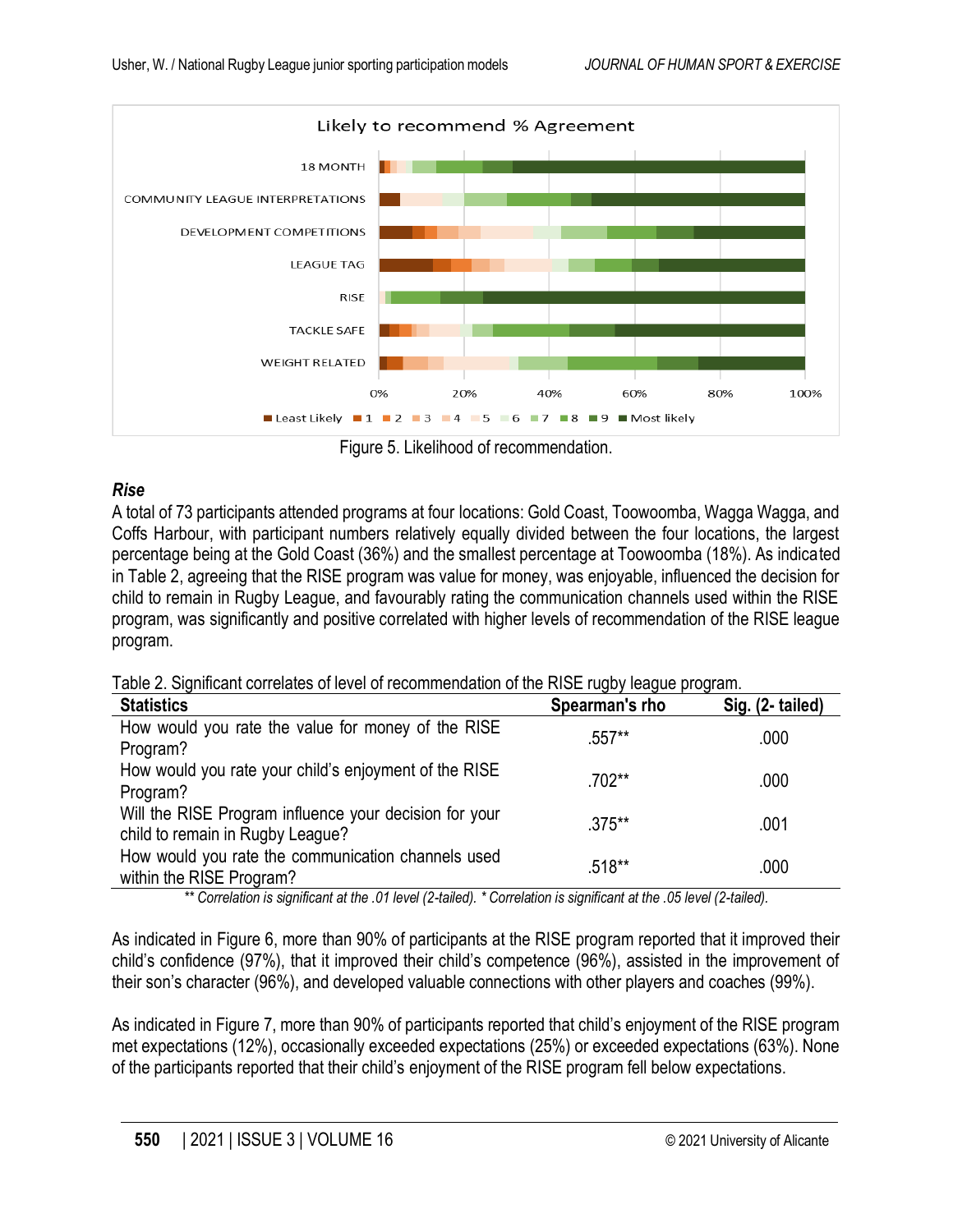As indicated in Figure 8, more than 90% opted for ratings in the 8-10 range, with 12% selecting a rating of 8, 10% selecting a rating of 9, and 75% selecting the top rating of 10.



Figure 6. RISE program increases in participants' 5 Cs.



Figure 7. Participants' enjoyment levels of RISE.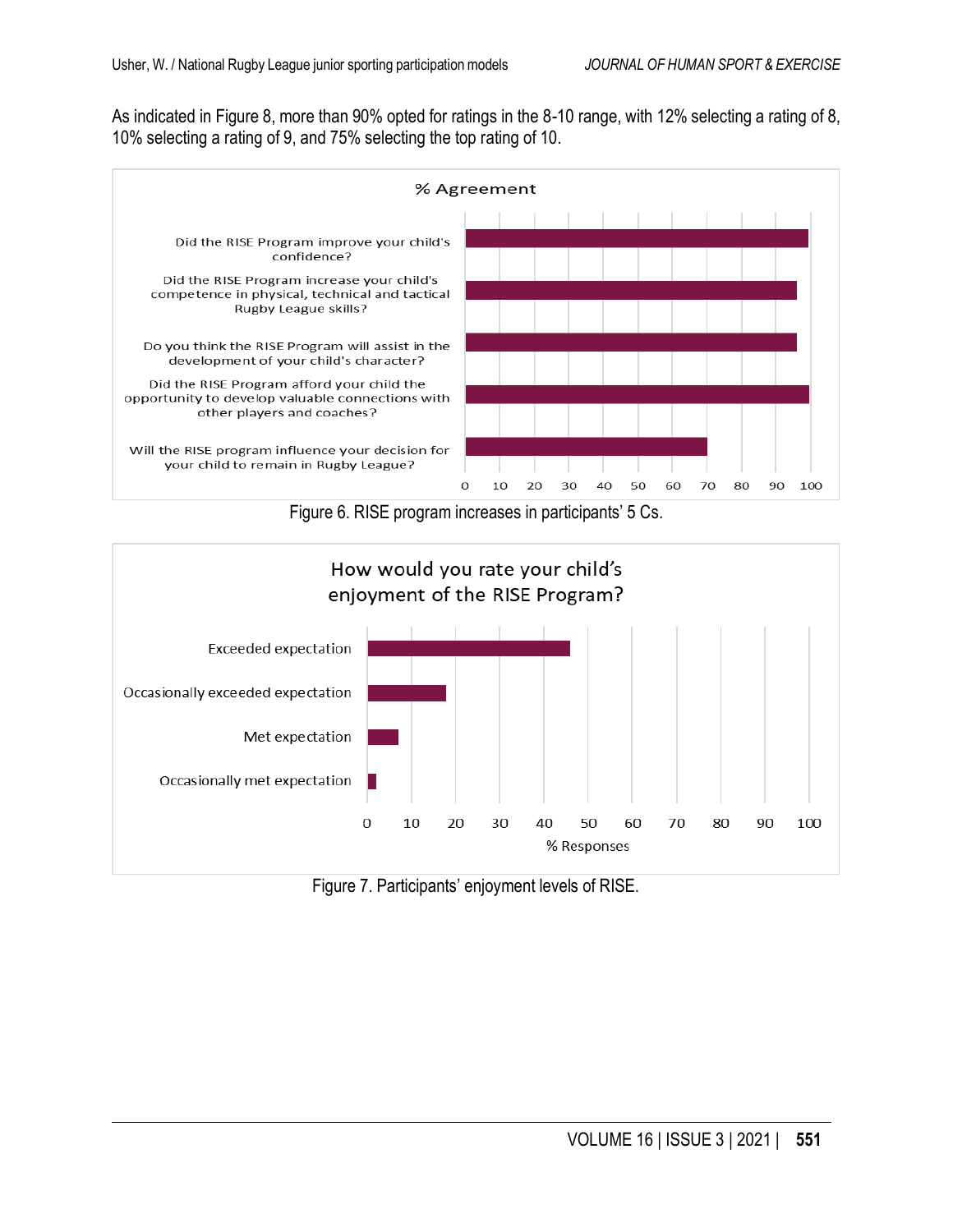



# *League Tag*

A total of 330 participants completed the league tag survey and reported their ages as being in a range from 3 years old to 9 nine years old. More than 90% of these were in the 6 to 6-year- old age group (17 missing responses). Almost 90% of the participants were male (89.6%). Of the 330 participants, 88% were based in Queensland, 12% in Victoria, and one was based in NSW. As indicated in Table 3, the League Tag format provides children with the opportunity to develop more confidence in Rugby League skills, and also provides increased involvement opportunities, and giving a higher rating of enjoyment of Rugby League playing in the league tag format was significantly and positive correlated with higher levels of recommendation of the league tag format league program.

Table 3. Significant correlates of level of recommendation of league tag program.

| <b>Statistics</b>                                                                                                                                          | Spearman's rho | Sig. (2- tailed) |
|------------------------------------------------------------------------------------------------------------------------------------------------------------|----------------|------------------|
| Did the League Tag format influence your decision for your child<br>to participate in 2019?                                                                | .264**         | .000             |
| Has the League Tag format provided your child the opportunity<br>to develop confidence in Rugby League skills (catching,<br>passing, running and evasion)? | .628**         | .000             |
| Has the League Tag format provided increased involvement<br>opportunities (catch, pass, running and evasion) in games for<br>your child?                   | $.605***$      | .000             |
| How would you rate your child's enjoyment levels of Rugby                                                                                                  |                |                  |
| League in the League                                                                                                                                       |                |                  |
| Tag format?                                                                                                                                                | .801**         | .000             |

*\*\*. Correlation is significant at the .01 level (2-tailed). \*. Correlation is significant at the .05 level (2-tailed).*

As indicated in Figure 9, almost 3/4 (73%) reported that the league tag program had improved their child's confidence (93%) in Rugby League skills, and about 55.5% reported that it had provided increased involvement opportunities in games for their child.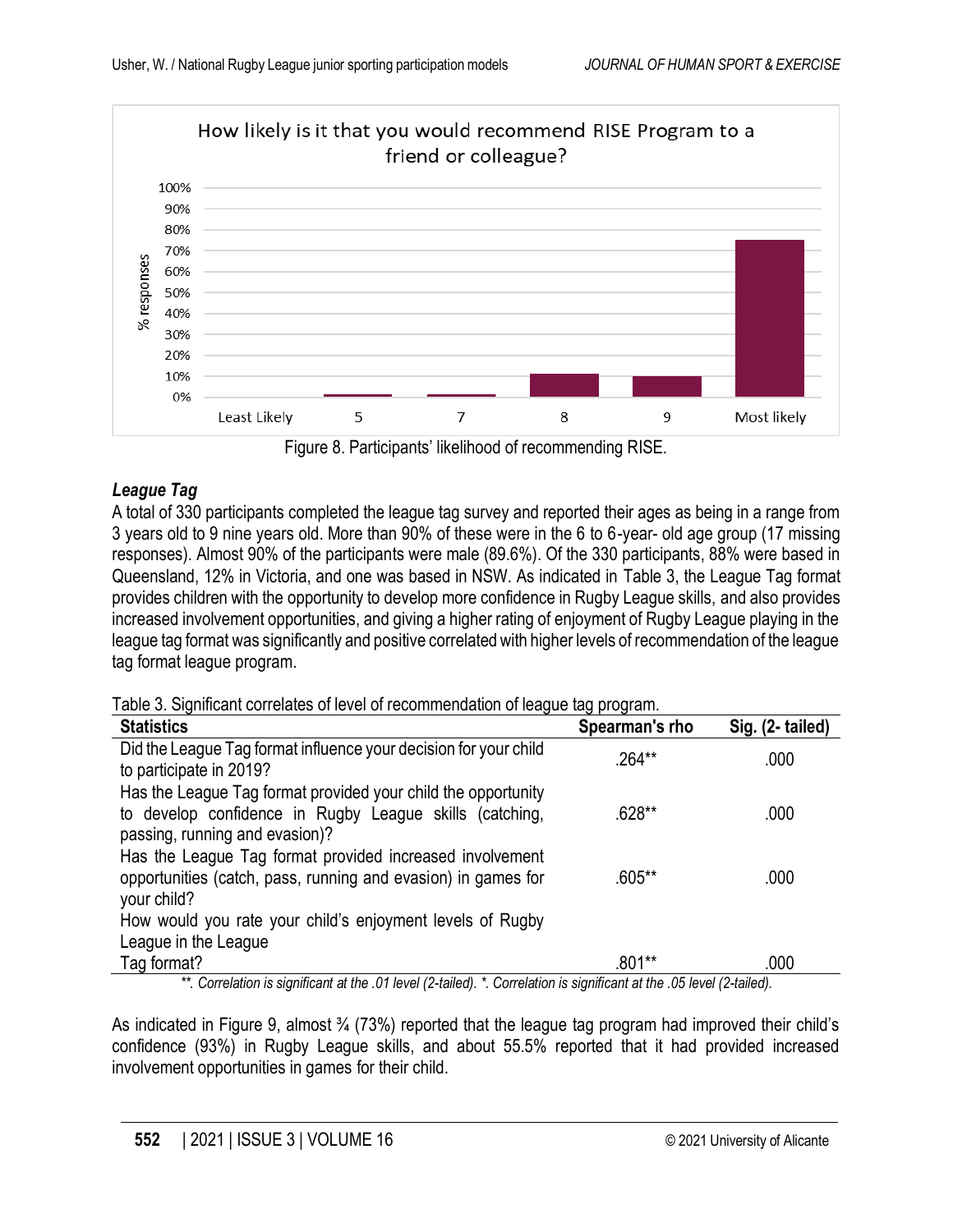

Figure 9. League Tag program increases in participants' confidence, involvement and influences to return.

As indicated in Figure 10, almost 80% (78%) of the 330 participants reported that their child's enjoyment of the league tag program met expectations (23%), occasionally exceeded expectations (17%) or exceeded expectations (38%). Out of the 330 participants, a total of 38 (11.5%) reported that their child's enjoyment of the league tag program fell below expectations.



Figure 10. Participants' enjoyment levels of League Tag.

As indicated in Figure 11, participants were asked how likely it was that they would recommend the league tag program to a friend or colleague, using an 11 point ordinal rating scale [(Highly unlikely (0) to Highly Likely (10)], almost half (47%) opted for ratings in the 8-10 range, with 9% selecting a rating of 8, 6% selecting a rating of 9, and 34% selecting the top rating of 10.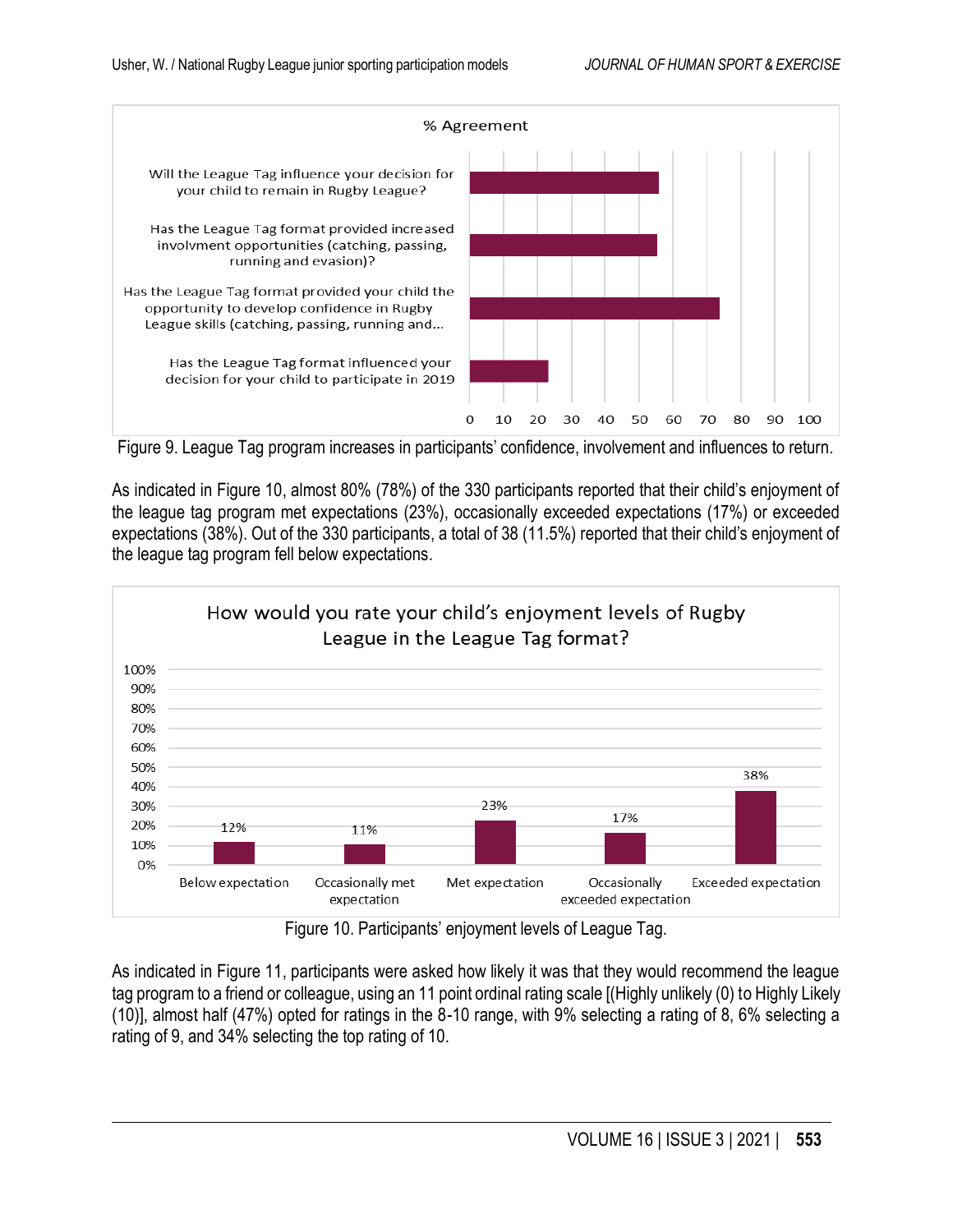

Figure 11. Participants' likelihood of recommending League Tag.

# *Tackle Safe*

A total of 168 participants completed the Tackle Safe program survey. Of these at total of 156 (95.7%) were in the 4 to 11-year-old age group. Finally, of the 168 participants, over 90% reported being from Queensland clubs (97.6%), and another four that they were from Victorian clubs. As indicated in Table 4, agreeing that the Tackle Safe program improved the child's confidence and competence in tackling and being tackled, rating the program as enjoyable and of good quality, agreeing that the program influenced the decision for child to remain in Rugby League, and did influence the decision to remain in NRL, was significantly and positive correlated (Spearman's Rho = .417, *p* < .01) with more highly recommending the Tackle Safe league program to friends and colleagues.

Table 4. Influence of decision to remain on level of recommendation of Tackle Safe program.

| <b>Statistics</b>                                                                                        | Spearman's rho | Sig. (2- tailed) |
|----------------------------------------------------------------------------------------------------------|----------------|------------------|
| Did the Tackle Safe program improve your child's<br>confidence in tackling and being tackled situations? | .578**         | .000             |
| Did the Tackle Safe program improve your child's<br>competence in tackling and being tackled situations? | .521**         | .000             |
| How would you rate your child's enjoyment of the<br>Tackle Safe program?                                 | .668**         | .000             |
| How would you rate the quality of the Tackle Safe<br>program delivered?                                  | $.652**$       | .000             |
| Will the Tackle Safe program influence your decision to<br>return / remain in Rugby League?              | $.432**$       | .000             |
| Tackle Safe program did influence decision to remain<br>in NRL                                           | .432**         | .000             |

*\*\* Correlation is significant at the .01 level (2-tailed). \* Correlation is significant at the .05 level (2-tailed).*

As indicated in Figure 12, of the 168 participants, almost 90% reported that the Tackle Safe program improved their child's confidence (85%) and competence (86%) in tackling and being tackled.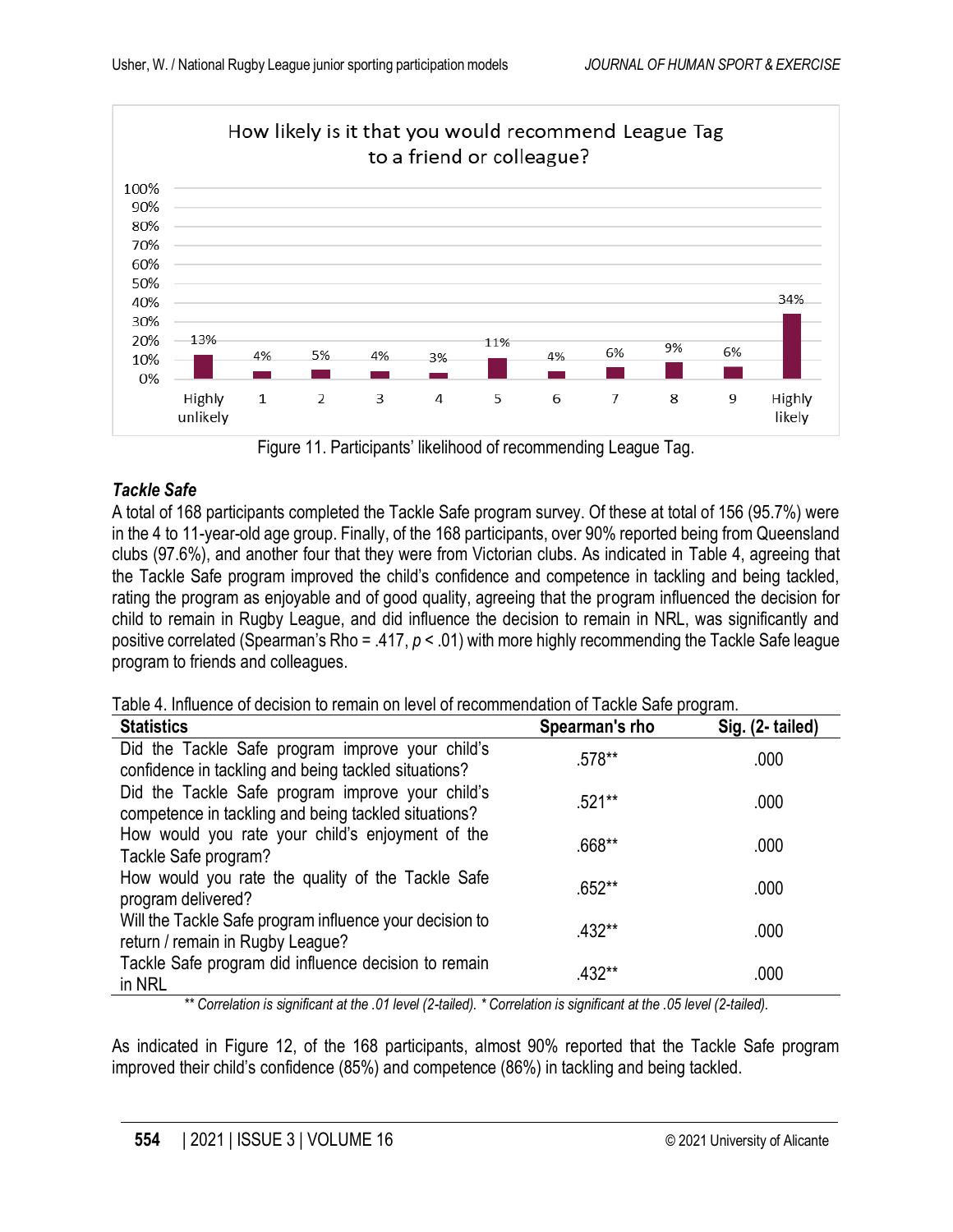

Figure 12. Tackle Safe increases in participants' confidence, involvement and influences to return.

As indicated in Figure 13 participants were asked to rate their child's enjoyment of the Tackle Safe program. More than 90% of these reported that their child's enjoyment of the Tackle Safe program met expectations (17%), occasionally exceeded expectations (29%) or exceeded expectations (48%). Only four participants reported that their child's enjoyment of the Tackle Safe program fell below expectations. When asked to rate the quality of the Tackle Safe program. Only five participants reported that the quality of the Tackle Safe program fell below expectations.



Figure 13. Participants' enjoyment levels and quality of Tackle Safe.

As indicated in Figure 14, when asked how likely it was that they would recommend the Tackle Safe program to a friend or colleague, 75% opted for ratings in the 8-10 range, with 18% selecting a rating of 8, 11% selecting a rating of 9, and 45% selecting the top rating of 10.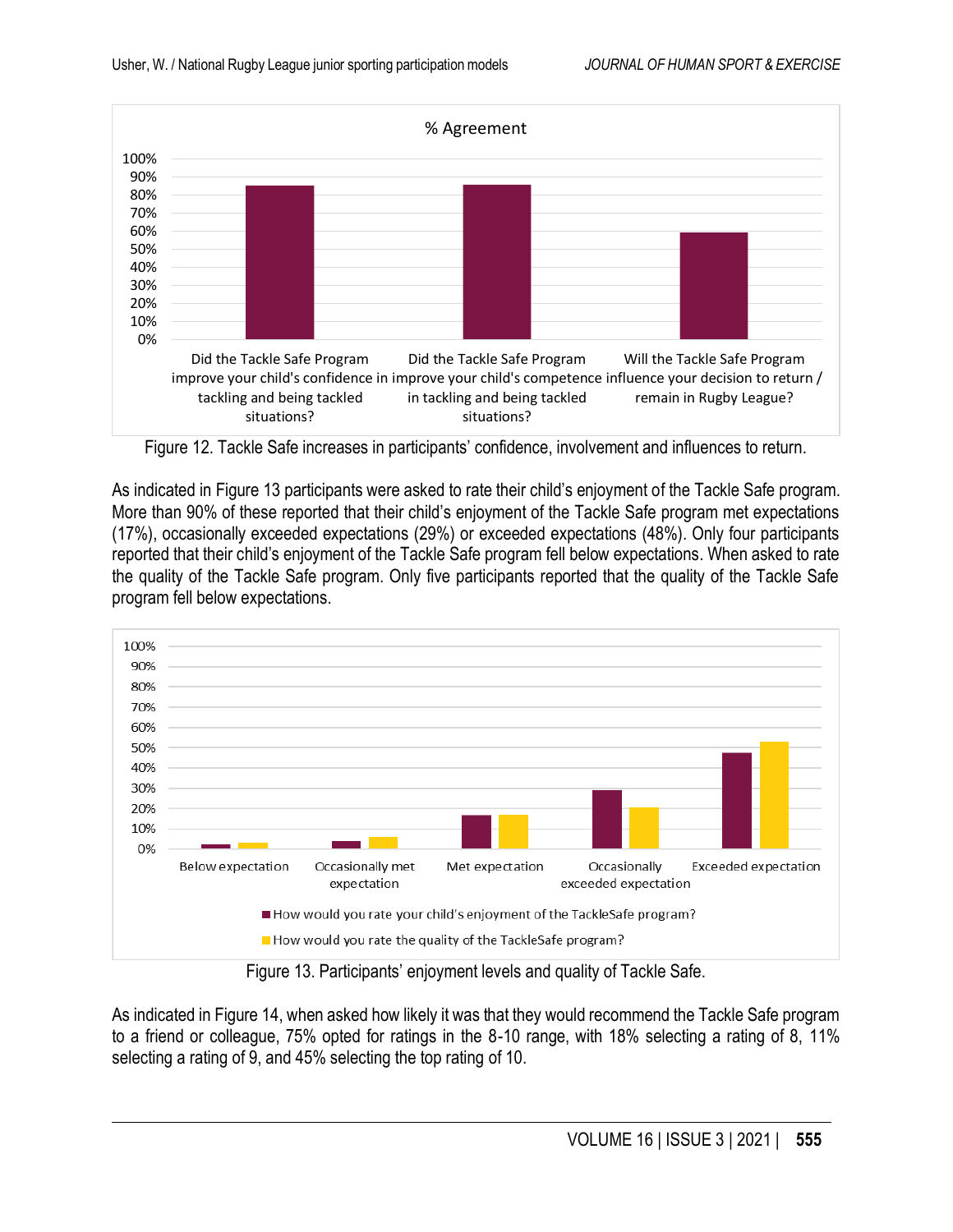

Figure 14. Participants' likelihood of recommending Tackle Safe.

# *18-Month Registration / Policy*

Of the 155 participants that completed the survey, all but one of those who gave their age were 6 to 19 years of age. Almost 60% of these were in the 11 to 15-year-old age group (10 missing responses). Of the 155 participants, 80% were based in Queensland, 12% in NSW, and the remaining 8% in Victoria. As indicated in Table 5, agreement that the 18-month policy provided increased involvement in games, and higher levels of the child's enjoyment of Rugby League due the 18-month policy significantly correlated with higher levels of recommendation of the 18-month registration policy.

| Table 5. Significant correlates of level of recommendation of 18-month policy program. |  |  |
|----------------------------------------------------------------------------------------|--|--|
|----------------------------------------------------------------------------------------|--|--|

| <b>Statistics</b>                                                                               | Spearman's rho | Sig. (2- tailed) |
|-------------------------------------------------------------------------------------------------|----------------|------------------|
| Did the 18-month policy provide increased involvement<br>opportunities in games for your child? | $.248**$       | .003             |
| How would you rate your child's enjoyment levels of Rugby<br>League due to the 18 Month Window? | .556**         | .000             |

*\*\*. Correlation is significant at the .01 level (2-tailed).\*. Correlation is significant at the .05 level (2-tailed).*

As indicated in Figure 15, of the 155 participants, 86% reported that the 18-month policy had influenced their decision for the child to participate in 2019. More than 90% reported that the 18-month policy program had improved their child's confidence (93%) and about 73% reported that it had provided increased involvement opportunities in games for their child.

As indicated in Figure 16, participants were asked to rate their child's enjoyment of the 18- month policy program using a five-point Likert scale. More than 90% of the 155 participants reported that their child's enjoyment of the 18-month policy program met expectations (16%), occasionally exceeded expectations (13%) or exceeded expectations (67%). Only three participants reported that their child's enjoyment of the 18-month policy program fell below expectations.

As indicated in Figure 17, participants were asked how likely it was that they would recommend the 18-month policy program to a friend or colleague, using an 11-point ordinal rating scale. Almost 90% opted for ratings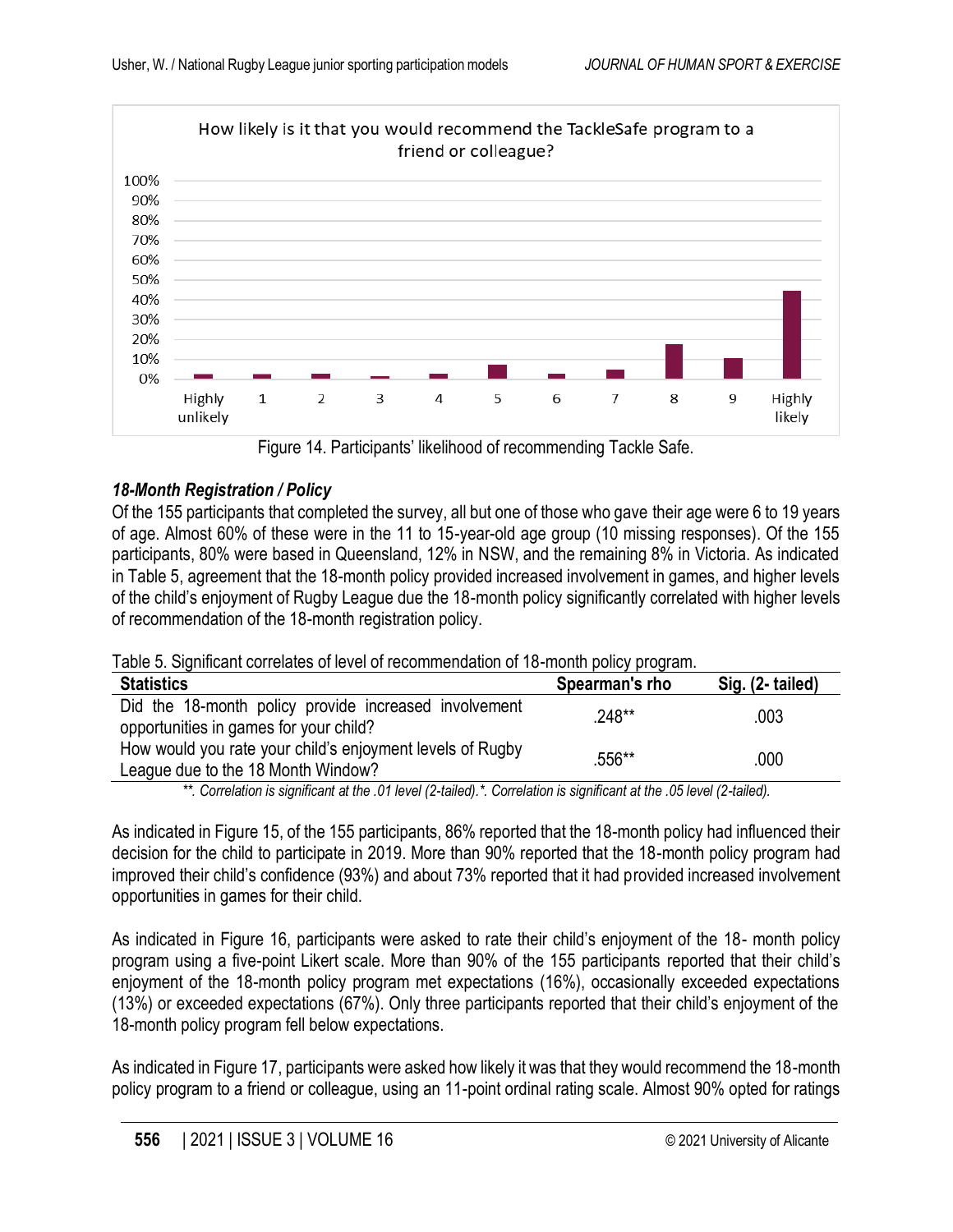in the 8-10 range, with 11% selecting a rating of 8, 7% selecting a rating of 9, and 69% selecting the top rating of 10.



Figure 15. 18-month policy increases in participants' confidence, involvement and influences to return.



Figure 16. Participants' enjoyment levels of 18-month policy.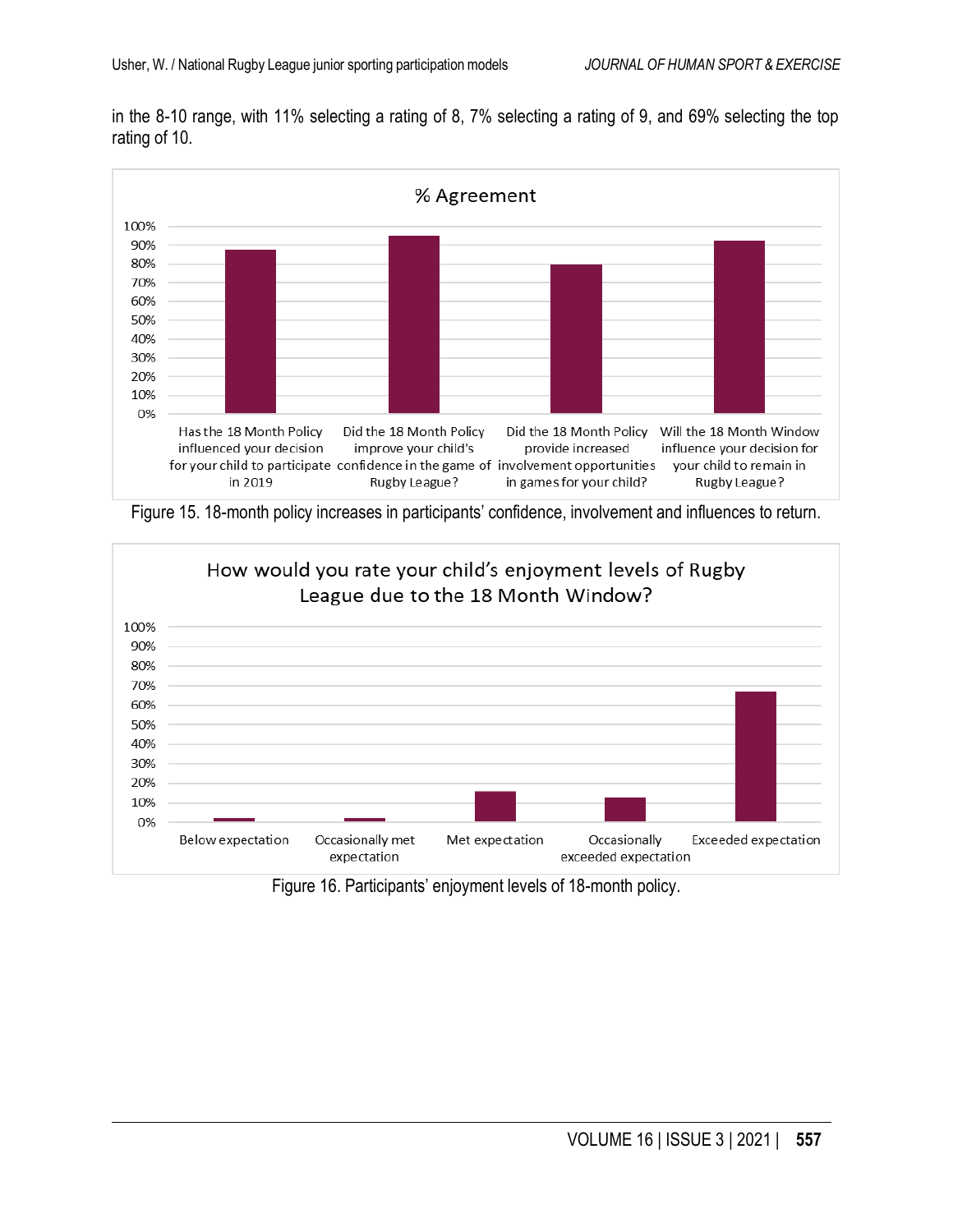

Figure 17. Participants' likelihood of recommending 18-month policy.

## *Development Competition*

A total of 138 participants from clubs in two Australian states, Victoria (13%) and Queensland (87%) completed the Development competition survey. As indicated in Table 6, the Development Competition format provides children with the opportunity to develop more confidence in Rugby League skills, and also provides increased involvement opportunities, agreeing that the development competition format has created an environment more conducive to inclusive, supportive and respectful behaviours and an environment for a coach to focus on the development of all team members, and finally giving a higher rating of enjoyment of Rugby League playing in the development competitions format was significantly and positive correlated with higher levels of recommendation of the development competition format league program.

|  |  |  |  | Table 6. Significant correlates of level of recommendation of development competition program. |  |  |  |  |
|--|--|--|--|------------------------------------------------------------------------------------------------|--|--|--|--|
|--|--|--|--|------------------------------------------------------------------------------------------------|--|--|--|--|

| <b>Statistics</b>                                                | Spearman's rho | Sig. (2- tailed) |
|------------------------------------------------------------------|----------------|------------------|
| Do you believe the Development Competitions format will provide  |                |                  |
| all children with the opportunity to develop more confidence in  | $.677**$       | .000             |
| Rugby League skills?                                             |                |                  |
| Do you believe the Development Competitions format will provide  | $.711**$       | .000             |
| all children with increased involvement opportunities?           |                |                  |
| Has the Development Competitions format created an environment   |                |                  |
| that was more conducive to inclusive, supportive and respectful  | $.670**$       | .000             |
| behaviours for participants and spectators?                      |                |                  |
| Do you believe the Development Competitions format provides the  |                |                  |
| environment for a coach to focus on the development of all team  | $.606**$       | .000             |
| members?                                                         |                |                  |
| How would you rate your child's enjoyment levels of Rugby League | $.773**$       | .000             |
| playing in the Development Competitions format?                  |                |                  |

*\*\* Correlation is significant at the .01 level (2-tailed). \* Correlation is significant at the .05 level (2-tailed).*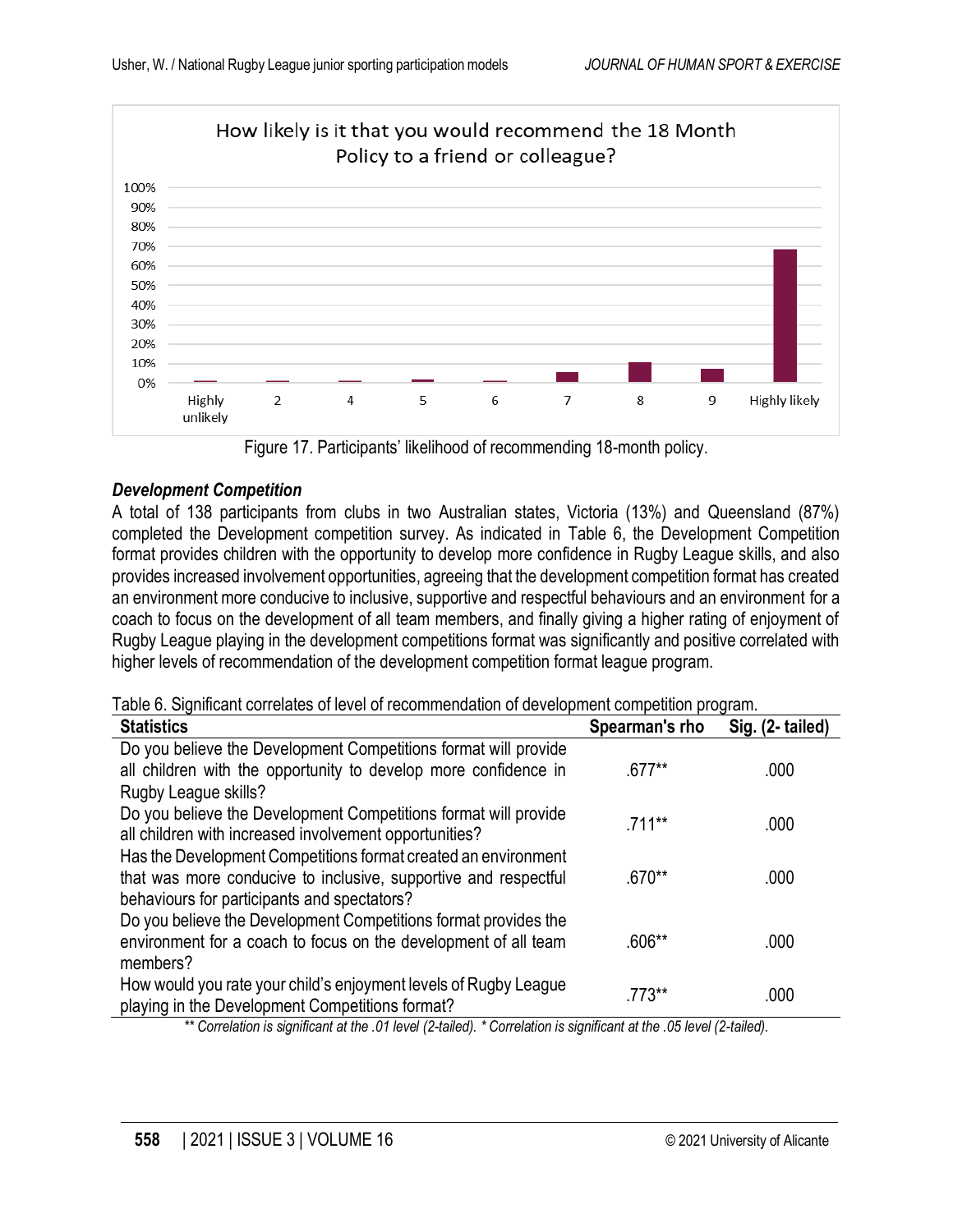As indicated in Figure 18, of the 138 participants, 60% reported that the development competition program had improved their child's confidence (93%) and about 59% reported that it had provided increased involvement opportunities in games for their child. Of the 155 participants, 55% agreed that the development competition format created an environment that was more conducive to inclusive, supportive and respectful behaviours for participants and spectators. Participants were asked if the development competition program influenced their child's decision to remain in Rugby League. Of the 138 participants, 63% responded, Yes, it did. Participants were also asked if the development competition format provided the environment for a coach to focus on the development of all team members. Of the 138 participants, 50% responded, Yes, it did.



Figure 18. Development Competition improves confidence, involvement, inclusiveness, decision to return and coaching environment.



Figure 19. Participants' enjoyment levels of Development Competition.

As indicated in Figure 19, participants were asked to rate their child's enjoyment of the development competition program using a five-point Likert scale. About 75% of the 138 participants reported that their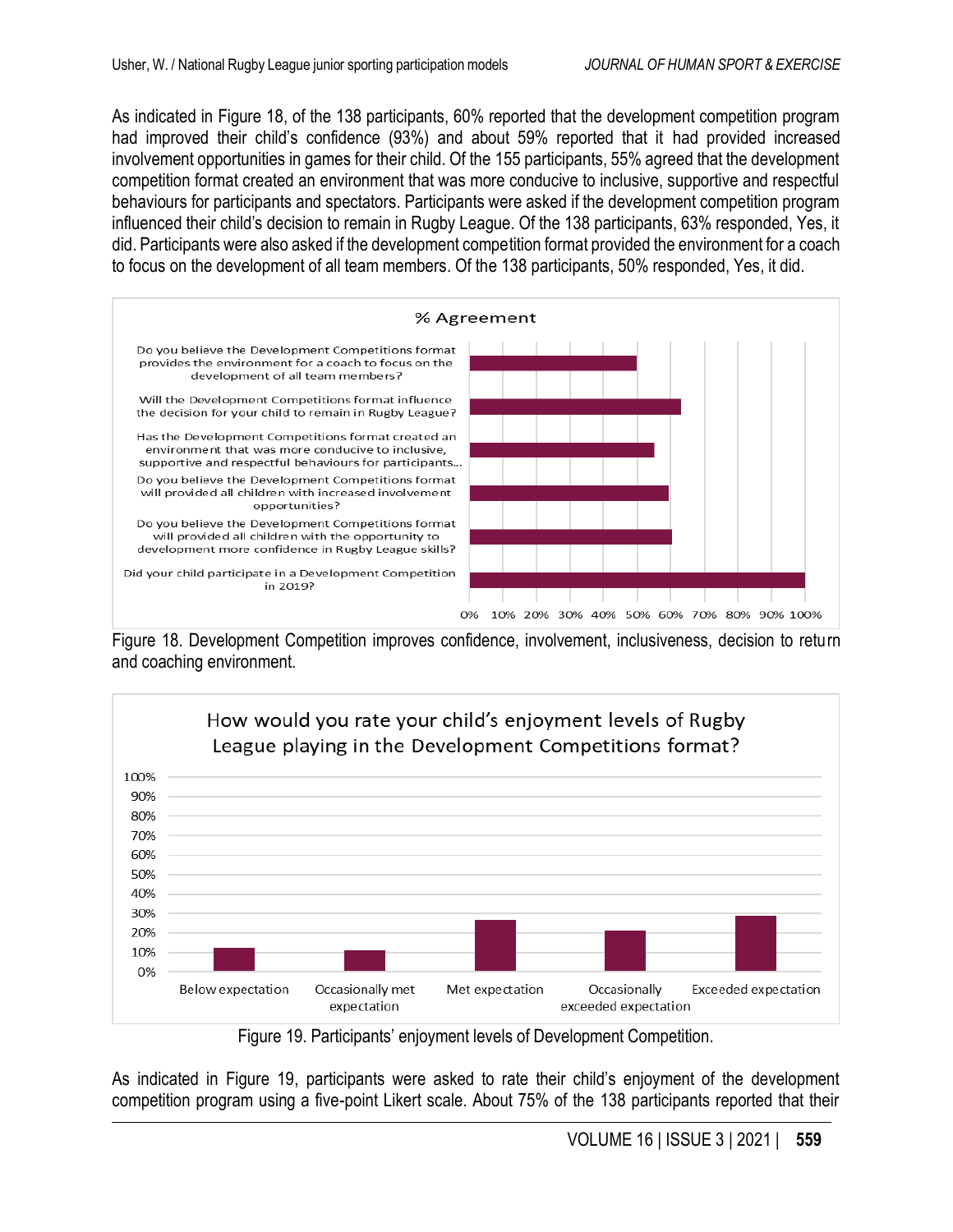child's enjoyment of the development competition program met expectations (27%), occasionally exceeded expectations (21%) or exceeded expectations (29%). Out of the 138 participants, a total of 17 (12%) reported that their child's enjoyment of the development competition program fell below expectations.



Figure 20. Participants' likelihood of recommending Development Competition.

As indicated in Figure 20, when asked how likely it was that they would recommend the development competition program to a friend or colleague, using an 11 point ordinal rating scale [(Highly unlikely (0) to Highly Likely (10)], slightly less than half (47%) opted for ratings in the 8-10 range, with 12% selecting a rating of 8, 9% selecting a rating of 9, and 26% selecting the top rating of 10.

### *Community League Interpretations*

The 20 participants ranged in age from 20 to 41 years of age, with the largest subset being 35 years old (*N* = 5). Of the 20 participants, 65% were based in NSW. As indicated in Table 7, a higher rating of enjoyment of Rugby League playing under the Community League Interpretations was significantly and positive correlated with higher levels of recommendation of the Community League Interpretations.

Table 7. Significant correlates of level of recommendation of Community League Interpretations.

| <b>Statistics</b>                                                                                               | Spearman's rho | Sig. (2-tailed) |
|-----------------------------------------------------------------------------------------------------------------|----------------|-----------------|
| How would you rate your enjoyment levels of Rugby League playing<br>under the Community League Interpretations? | .865**         | .000            |

*\*\* Correlation is significant at the .01 level (2-tailed).\* Correlation is significant at the .05 level (2-tailed).*

As indicated in Figure 21, 50% of participants reported that the Community League Interpretations had influenced their decision to play Rugby League in 2019. Of the 20 participants, 90% reported the Community League Interpretations created a game day environment that promoted socialisation and a sense of connection within the Rugby League community.

As indicated in Figure 22, participants were asked to rate their enjoyment of Rugby League playing under Community League Interpretations, by using a five-point Likert scale. Almost 90% of the 20 participants reported that their enjoyment of Rugby League met expectations (10%), occasionally exceeded expectations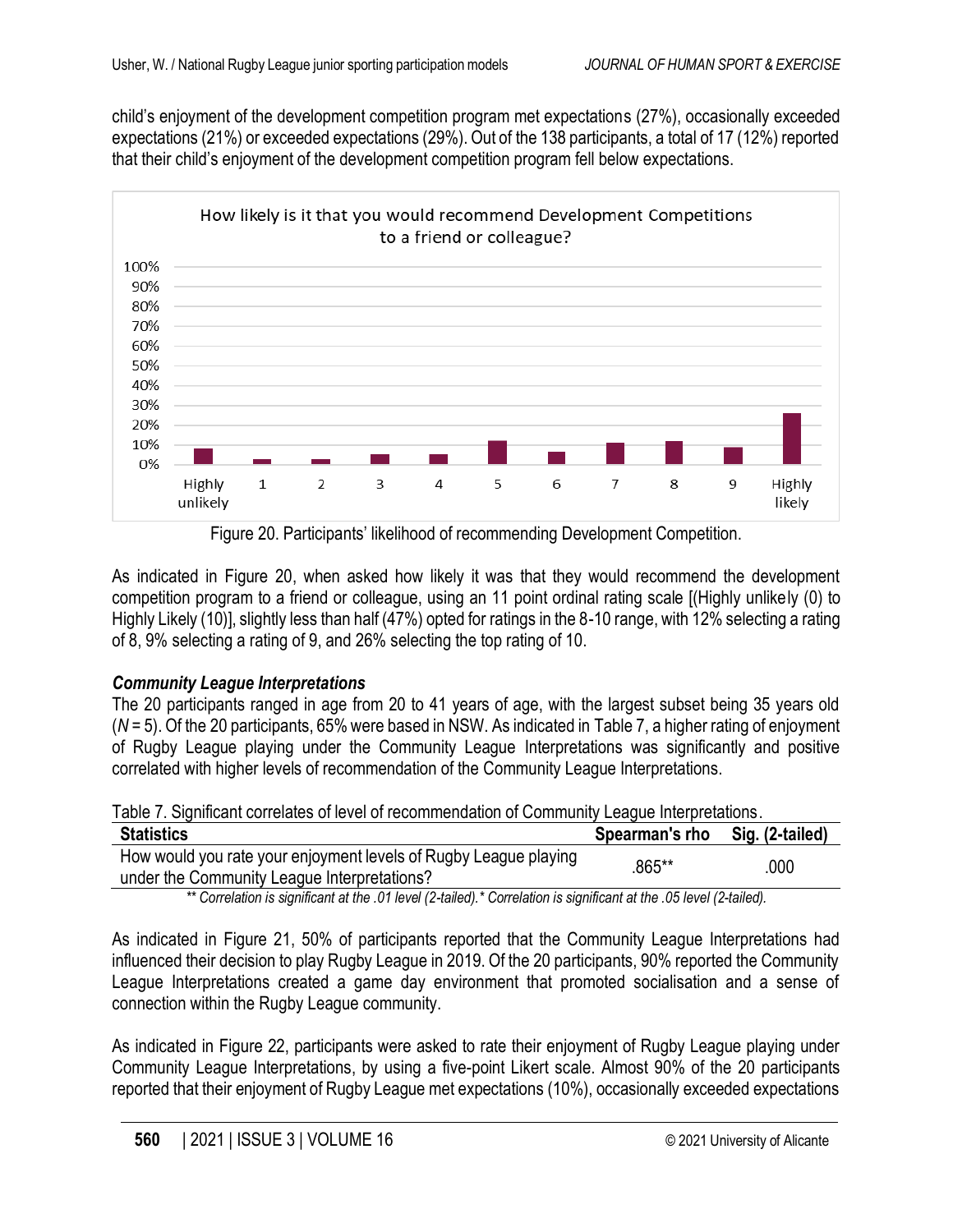(10%) or exceeded expectations (65%). None of the participants reported that their enjoyment fell below expectations.

As indicated in Figure 23, participants were asked how likely it was that they would recommend the Community League Interpretations format to a friend or colleague, using an 11-point ordinal rating scale. 70% opted for ratings in the 8-10 range, with 15% selecting a rating of 8, 5% selecting a rating of 9, and 50% selecting the top rating of 10.



Figure 21. Participants' levels of connection, socialisation and decision to play.



Figure 22. Participants' enjoyment levels of Community League Interpretations.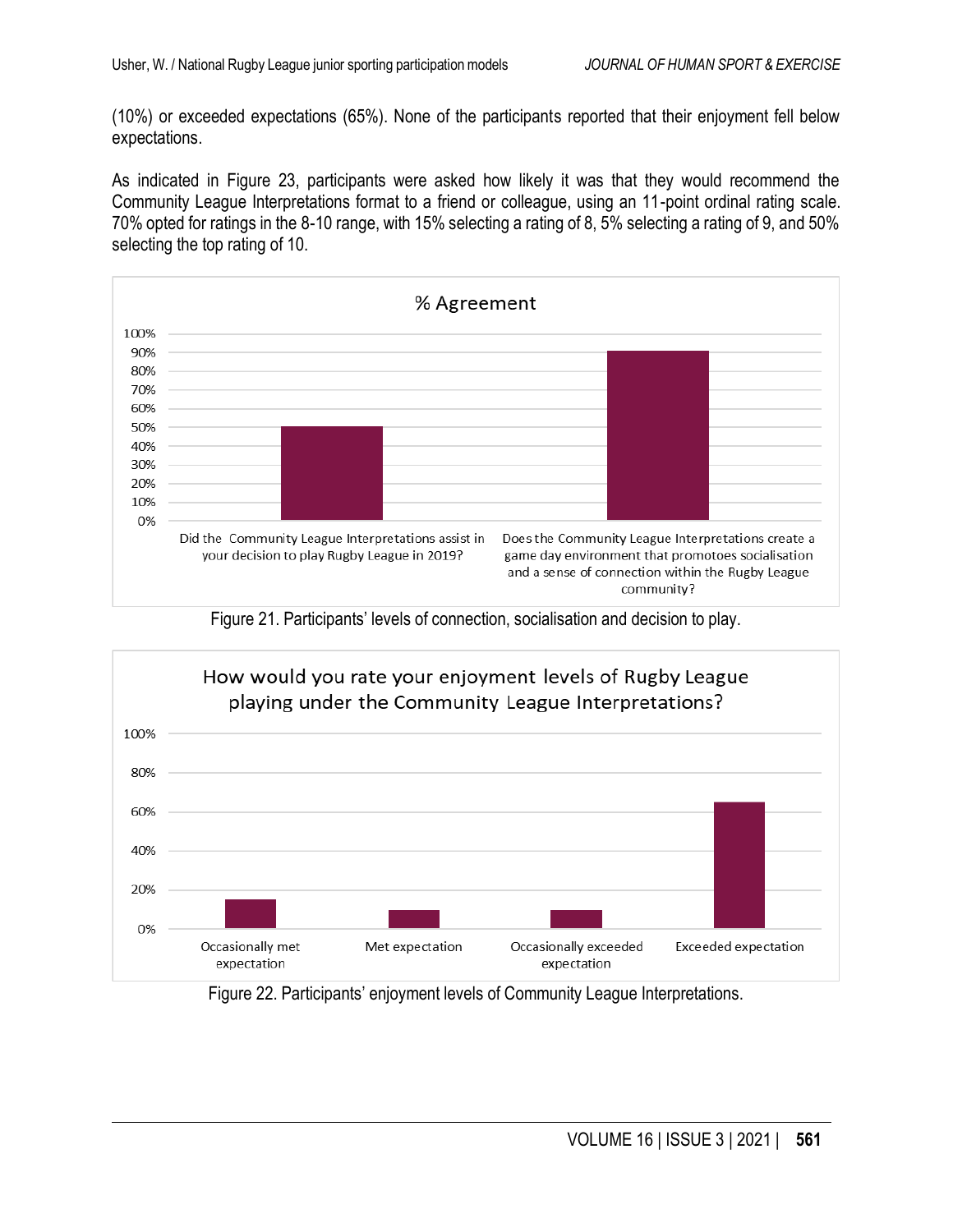

Figure 23. Participants' likelihood of recommending Community League Interpretations.

# *Weight Related*

Of the 52 participants who completed the survey, ages ranged from 12-16, with 96% of them in the 13-14 year-old age group. Participants came from four zones, with the same percentage (25%) coming from each of these zones. As indicated in Table 8, agreement that the restricted weight format provided increased enjoyment and involvement in games, positive enjoyment while playing under the weight related guide format, interest in playing in a season-long weight-related competition, and interest in combining multiple age groups were all positively and significantly correlated with higher levels of recommendation of the weight related Rugby League program.

|  | Table 8. Significant correlates of level of recommendation of weight related Rugby League program. |  |  |  |  |  |
|--|----------------------------------------------------------------------------------------------------|--|--|--|--|--|
|--|----------------------------------------------------------------------------------------------------|--|--|--|--|--|

| <b>Statistics</b>                                                                                     | Spearman's rho | Sig. (2-tailed) | N  |
|-------------------------------------------------------------------------------------------------------|----------------|-----------------|----|
| Did the weight related format provide your child the opportunity                                      |                |                 |    |
| to develop confidence in Rugby League skills (catching,<br>passing, running and evasion)?             | .493**         | .000            | 52 |
|                                                                                                       |                |                 |    |
| Did the weight related format provide increased involvement<br>opportunities for your child in games? | $.422**$       | .002            | 52 |
| How would you rate your child's enjoyment levels of RL playing                                        | .527**         | .000            | 52 |
| in the weight related format?                                                                         |                |                 |    |
| How would you be interested in playing a season-long weight                                           | $.672**$       | .000            | 52 |
| related format competition?                                                                           |                |                 |    |
| Do you think combining multiple age groups (e.g., U13 and                                             |                |                 |    |
| U14) in a weight related format competition would be a                                                | .448**         | .001            | 52 |
| positive?                                                                                             |                |                 |    |

*\*\* Correlation is significant at the .01 level (2-tailed).\* Correlation is significant at the .05 level (2-tailed).*

As indicated in Figure 24, 65% of participants, reported that the weight related format had provided their child with the opportunity to develop in Rugby League skills, and 58% reporting that the weight related format had provided increased involvement opportunities for their child in games. Of the 52 participants, about 2/3  $(n = 35)$  reported that they would be interested in their child playing in a season-long weight related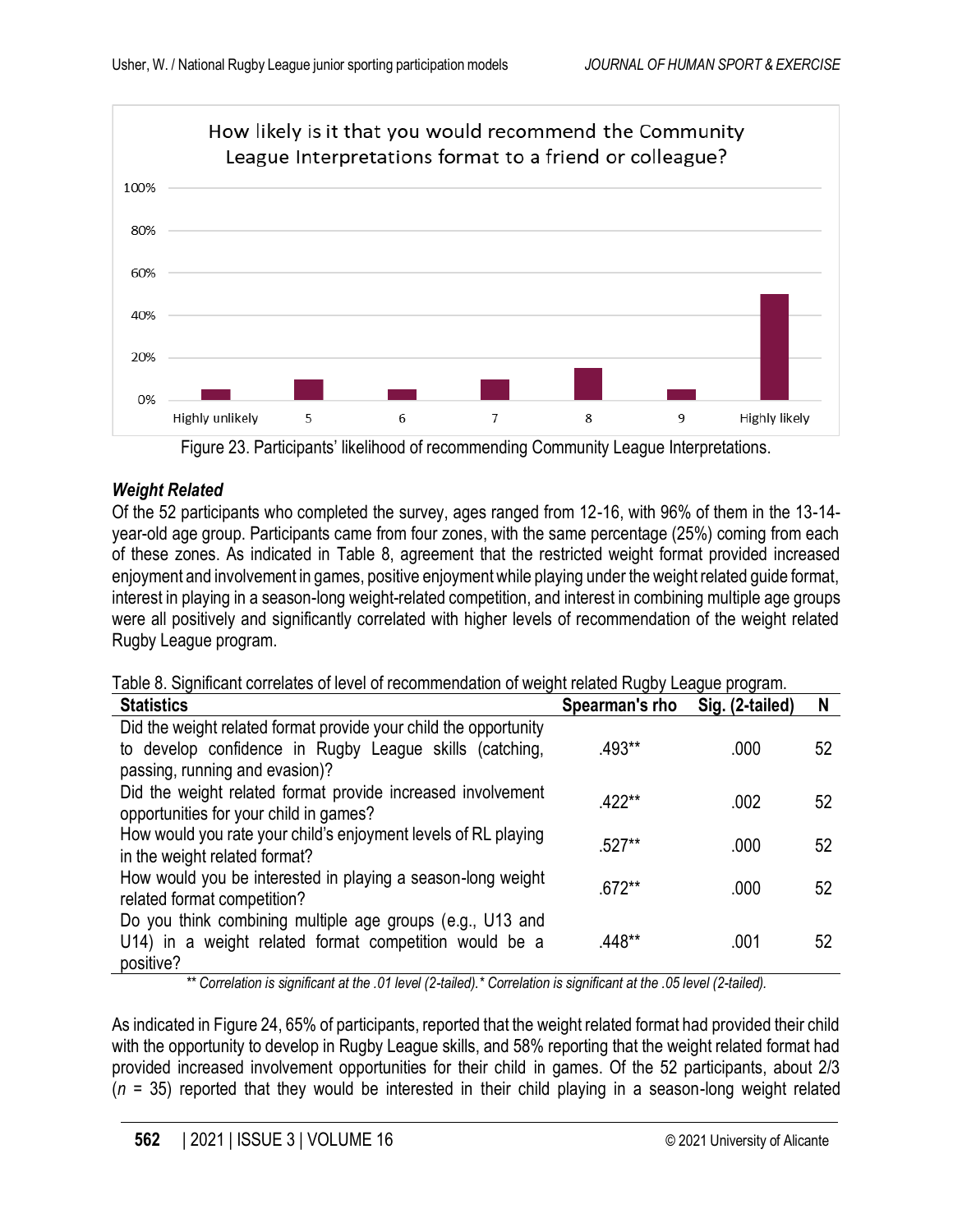competition if it were provided in 2020. Of the 52 participants, about 62% (*n* = 32) reported that combining multiple age groups (e.g., U13 & U14) in a weight related competition would be a positive.



Figure 24. Participants' levels of increased confidence, involvement, interest and combining groups.

As indicated in Figure 25, participants were asked to rate their child's enjoyment of Rugby League playing in the weight related format using a five-point Likert scale. Almost 90% of these reported that their child's enjoyment of Rugby League playing in the weight related format met expectations (25%), occasionally exceeded expectations (17%) or exceeded expectations (44%). Only two participants reported that their child's enjoyment of the weight related program fell below expectations.



Figure 25. Participants' enjoyment levels of weight related format.

As indicated in Figure 26, participants, were asked how likely it was that they would recommend the weight related Rugby League program to a friend or colleague, using an 11-point ordinal rating scale. 56% opted for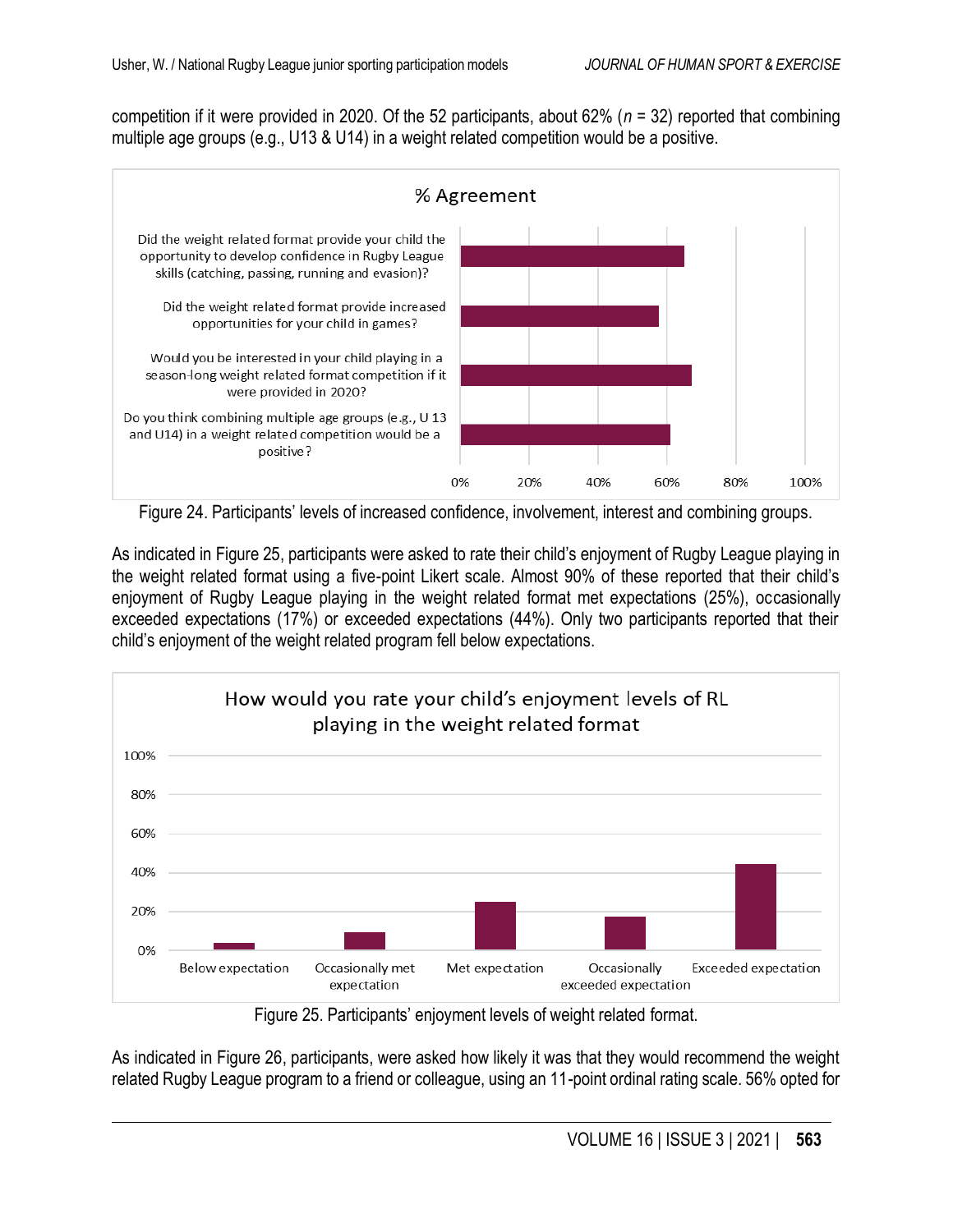ratings in the 8-10 range, with 21% selecting a rating of 8, 10% selecting a rating of 9, and 25% selecting the top rating of 10.



Figure 26. Participants' likelihood of recommending weight related.

# **DISCUSSION**

Throughout 2016—2018, the NRL sought to understand the current state of national and international junior sport participation, how junior sport development models / frameworks presented similarities and / or differences throughout a national and globally context. Of importance, the NRL undertook such an undertaking, to determine how the PDF aligned with other national and international movements concerning participation in organised sport. In general, many countries (United Kingdom, United States, Norway, Canada, New Zealand) including Australia, have implemented evidence based, long term player developmental principles, in an attempt to guide national sporting organisations' junior programs, so as to better focus on heightening participation, performance and personal development levels of players. It was found that the most common themes, in junior sport development, across countries include: 1) focus on enjoyment, 2) early diversity in sport, 3) attainment of physical literacy before maturation, 4) late sport specialisation, 5) competitions structure according to the developmental stage, 6) parental and family support and 7) quality coaching.

This research undertaking presented a number of important findings that were seen to align with national and international junior sporting models. When looking across the findings, from participating in the seven NRL initiatives, there were a number of prominent patterns of significance (*p* < .000) that emerged from the data. Of importance, were the participants' high levels of approval / agreement, that the NRL seven initiatives went to heighten their, 1) confidence, 2) involvement, 3) enjoyment and 4) willingness to recommend initiatives to peers. It was found that increased 'confidence' was the predominate principle / theme that was indicated by participants as having the most impact from the seven initiatives. Confidence can be seen as overriding other NRL principles and is viewed as a positive aspect of the NRL's seven initiatives. Importantly, data indicates that participants who identified with the aforementioned levels of agreement, were significantly (*p* < .000) and positively correlated with higher levels of willingness to recommend each of the programs to peers.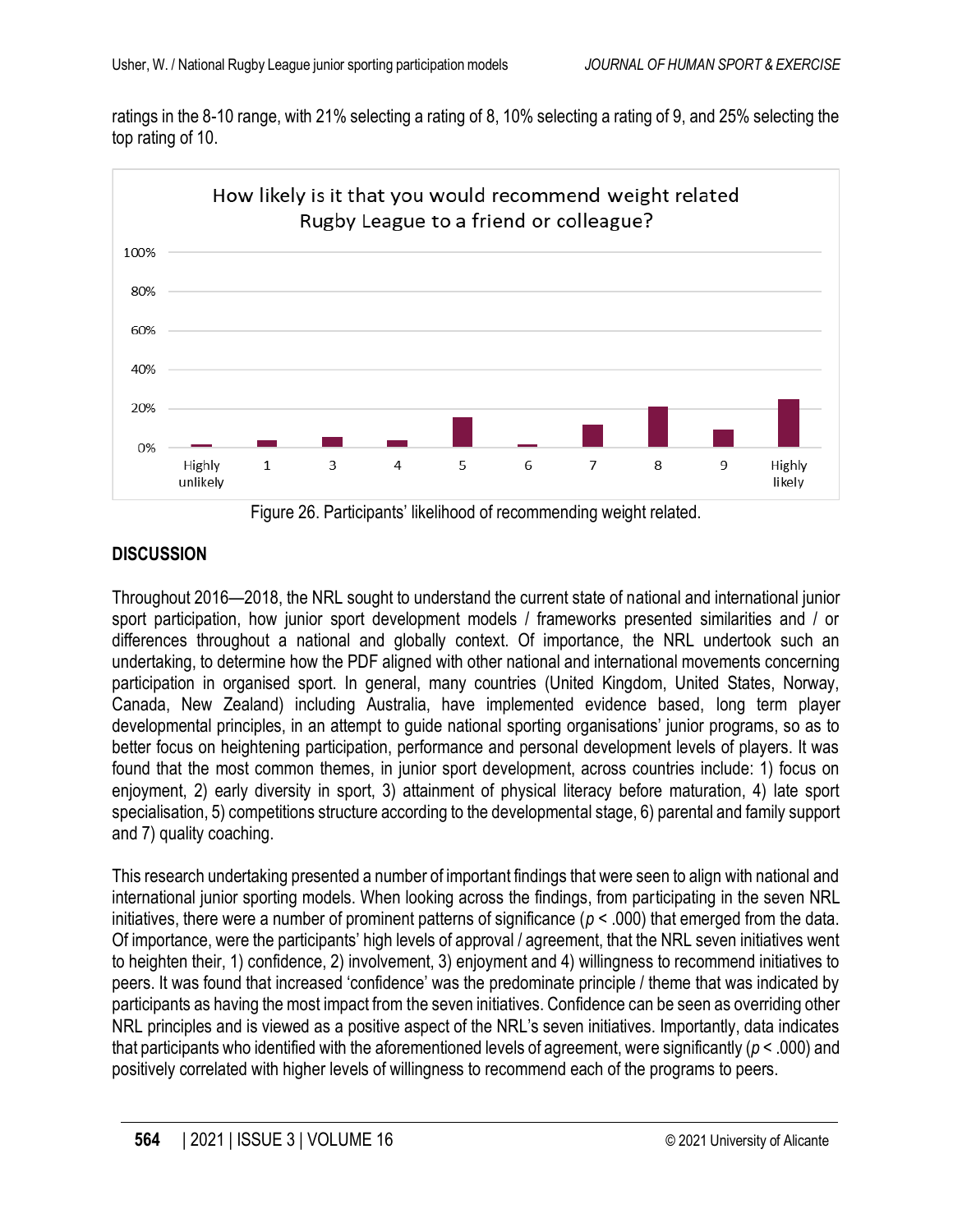In this light, it can be posited, that the NRL's seven initiatives have provided participants with the opportunities to experience appropriately challenging, fun and skill / play based learning environments that go to heighten participation levels. Similarly, such experiences, are indicated as having positive effects on youths' self – esteem, physical literacy levels and general mental and social wellbeing (Côté et al., 2016). It is further understood that positive sporting experiences (such as the seven initiatives) foster positive citizenship, social success, peer relationships, positively correlates with academic performance and leadership skills (Eime et al., 2013).

Importantly, the suite of initiatives, have been underpinned with an evidence based, strategic footing, which is based on contemporary literature and research, associated with national and international best practices in junior sport implementation and youth development. It is clear that such a strategic approach has brought forth initiatives that have been well received by participants and have the real potential to create long lasting and sustainable change throughout the NRL community. What is more, such outcomes align with the strategic direction of the NRL's Player Development Framework (PDF) (Appendices C). Importantly, the overall data distribution, has identified a significant clustering, that can be aligned closely with the 3Ps—*performance*, *participation* and *personal development*. Significant (*p* < .000) patterns of associations, aligned with the 3Ps, have emerged from this research, and are indicated as being:

- 1. Participation: Playing the game (i.e., involvement, enjoyment, supportive coaches).
- 2. Performance: Individual skills / technique development (i.e., tacking, passing, running, evasion, catching).
- 3. Personal: Wellbeing (i.e., connection, self-confidence, socialisation, inclusiveness).

It is also evident that the seven NRL initiatives, implemented throughout 2019, across five testing sites, have also addressed and had a positive impact on the foundational principles of the PDF and has clearly aligned with these five program objectives, which had a number of specific aims. These are aimed to build a junior players': connection, confidence, character, competence, contributions. With this said, the overall aim of the seven initiatives and junior PDF were aimed to provide an environment that fosters:

- Connection: A sense of belonging and the feeling of being valued within the RL community.
- Confidence: Belief in one's own ability, the confidence to have a go' and the feeling that one can rely on their peers.
- Character: Moral and socio-emotional development as well as sportsperson ship that will contribute to the overall positive RL environment, develop good citizens and influence socialisation.
- Competence: Personal mastery within the technical, tactical and physical skills of RL, appropriate to developmental stage.
- Contribution: A desire for players to continue their involvement in the RL community beyond playing to help the game advance.

Recommendations from this research undertaking take on a 'future orientated' approach, in those further considerations be given to implementing the seven initiatives throughout other centres and districts throughout Australia. Importantly, a recommendation is for the NRL's initiatives to cater appropriately to different market segments offering a sufficient assortment of program variations to cater to a diverse and changing array of participant motivations (Kellett & Warner, 2011). This 'attraction process', as set out by Sotiriadou, Shilbury, & Quick, (2008), identifies that the funds, programs and strategic direction offered by Australia's sporting organisations need to focus on increasing mass participation and place an emphasis on heightening junior development and retention.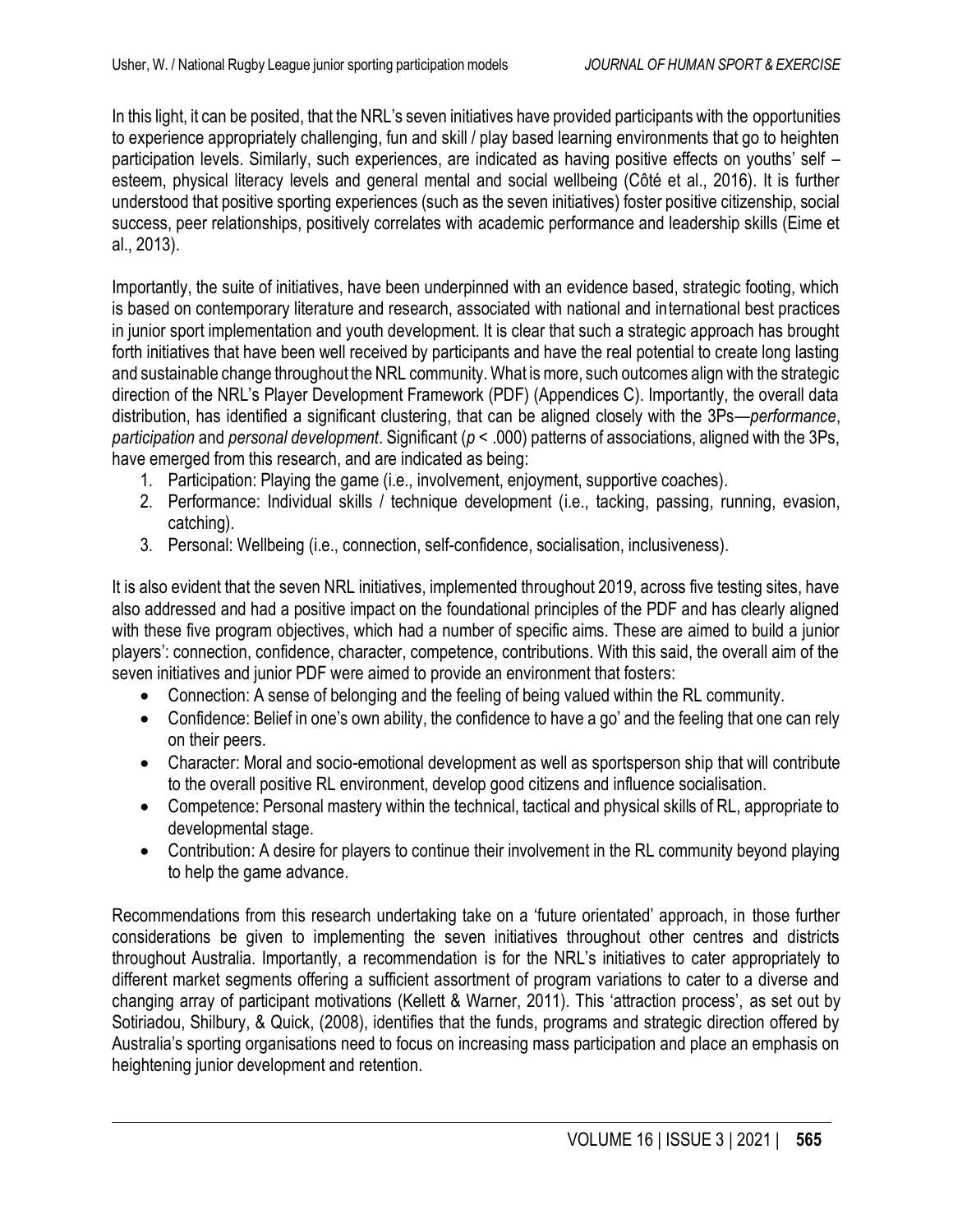### **CONCLUSION**

This research has been developed from an extensive search across numerous research data bases and search tools, with an aim to ensure that the most contemporary and relevant information, pertaining to junior sports development models, was explored and presented. The result of such a search, has allowed for the presentation of national and international 'best practices', concerning junior sports participation models. The read and subsequent results have demonstrated an evidence- based approach, from a number of countries and sports models, and will go to legitimise the NRL's strategic approach to secure the future of junior participation in RL.

The 2019 testing phase (seven initiatives) was in response to notable national / international trends concerning junior sport; with particular attention to addressing and increasing junior participation trends. Of concern, is the expressed need to ensure that future junior RL participation and performance remains childdriven, with an emphasis on recreational free play for enjoyment and not aimed to be adult-driven, highly structured, deliberate practice, or solely devoted to sports-specific skill development. The NRL has responded accordingly, to address such concerns, and as such, this research findings have demonstrated the clear interplay and alignment between national and international 'best practices' and philosophical shifts concerning junior sporting development models and the NRL's strategic directions into the early 21st century.

Findings and recommendations from this research have identified a clear alignment with NRL's 'future orientated' approach to securing and maintaining junior participation into the 21st century, by highlighting recent attempts across the globe to address the decreasing junior participation in organised, traditional sporting models. This review has demonstrated that a 'common thread' exists concerning approaches to heighten junior participation both nationally and internationally and as such has gone to inform the design and implementation of NRL's seven initiatives. These commonalities have resulted in providing a framework for existing, individual sporting organisations to follow, by way of adopting the practices that are / have proven effective in addressing the declining nature of junior sporting involvement. As such, it can be indicated that the NRL's PDF is ahead of the game, is cutting edge, and has demonstrated an approach that will ensure the continual success of the game of RL across the junior sporting landscape throughout Australia.

#### **SUPPORTING AGENCIES**

No funding agencies were reported by the author.

### **DISCLOSURE STATEMENT**

No potential conflict of interest was reported by the author.

### **REFERENCES**

- Ali, A., Pigou, D., Clarke, L., & McLachlan, C. (2017). Literature Review on Motor Skill and Physical Activity in Preschool Children in New Zealand. Advances in Physical Education, 7, 10-26. <https://doi.org/10.4236/ape.2017.71002>
- Baker, J., Côté, J., & Abernethy, B. (2003). Learning from the experts: practice activities of expert decision makers in sport. Research Quarterly for Exercise and Sport, 74(3), 342-347. <https://doi.org/10.1080/02701367.2003.10609101>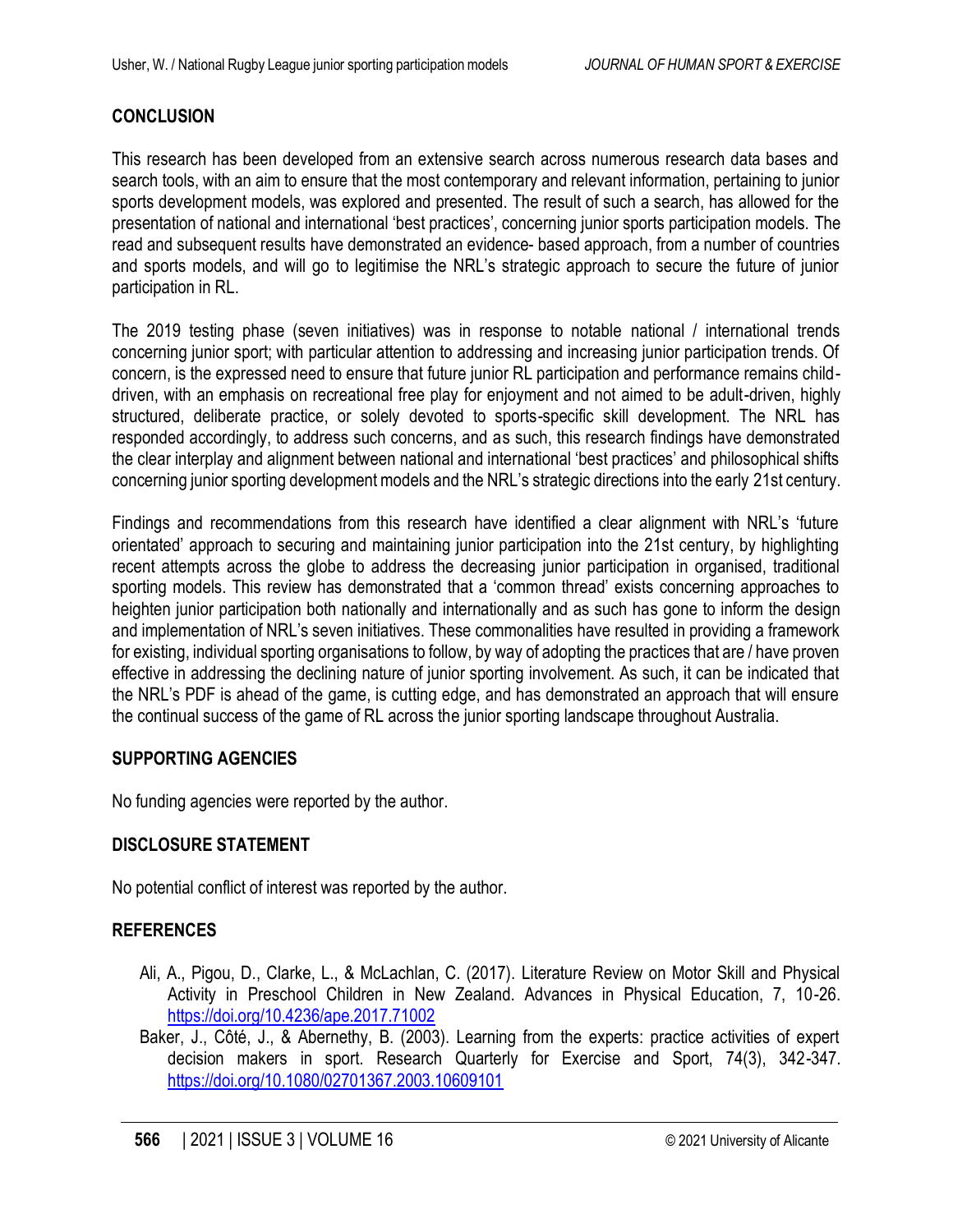- Brown, K. A., Patel, D. R., & Darmawan, D. (2017). Participation in sports in relation to adolescent growth and development. Translational Pediatrics, 6(3), 150-159.<https://doi.org/10.21037/tp.2017.04.03>
- Chan, D. K. C., Lonsdale, C., & Fung, H. (2011). Influences of coaches, parents, and peers on the motivational patterns of child and adolescent athletes. Scandinavian Journal of Medicine and Science in Sports, 22, 558-568.<https://doi.org/10.1111/j.1600-0838.2010.01277.x>
- Commission (2012). Junior Sport Framework. Retrieved from [https://www.clearinghouseforsport.gov.au/knowledge\\_base/sport\\_participation/community\\_engage](https://www.clearinghouseforsport.gov.au/knowledge_base/sport_participation/community_engagement/junior_sport_framework) [ment/junior\\_sport\\_framework](https://www.clearinghouseforsport.gov.au/knowledge_base/sport_participation/community_engagement/junior_sport_framework)
- Côté, J., & Erickson, K. (2015). Diversification and deliberate play during the sampling years. Routledge Handbook of Sport Expertise, 305-316. <https://doi.org/10.4324/9781315776675-27>
- Côté, J., & Hay, J. (2002). Children's involvement in sport: A developmental perspective. Psychological Foundations of Sport.
- Côté, J., Strachan, L., & Fraser-Thomas, J. (2016). Participation, personal development and performance through youth sport. In N. L. Holt (Ed.) Positive Youth Development Through Sport (pp. 34-45). Routledge: UK. <https://doi.org/10.4324/9781315709499-6>
- Côté, J., & Vierimaa, M. (2014). The developmental model of sport participation: 15 years after its first conceptualization. Science & Sports, 29, S63-S69.<https://doi.org/10.1016/j.scispo.2014.08.133>
- Coutinho, P., Mesquita, I., & Fonseca, A. M. (2016). Talent development in sport: A critical review of pathways to expert performance. International Journal of Sports Science & Coaching, 11(2), 279- 293[. https://doi.org/10.1177/1747954116637499](https://doi.org/10.1177/1747954116637499)
- Dugas, P. (2017). Early Specialization versus Sport Diversification in Youth Athlete-Article Review. Research & Investigations in Sports Medicine, 1.<https://doi.org/10.31031/rism.2017.01.000511>
- Eime, R. M., Young, J. A., Harvey, J. T., Charity, M. J., & Payne, W. R. (2013). A systematic review of the psychological and social benefits of participation in sport for children and adolescents: informing development of a conceptual model of health through sport. The International Journal of Behavioral Nutrition and Physical Activity, 10, 98-98.<https://doi.org/10.1186/1479-5868-10-98>
- Federation, U. N. H. (2019). USA Hockey National Team Development Program. Retrieved from: [https://icehockey.fandom.com/wiki/USA\\_Hockey\\_National\\_Team\\_Development\\_Program](https://icehockey.fandom.com/wiki/USA_Hockey_National_Team_Development_Program)
- Galatti, L., Côté, J., Reverdito, R., Allan, V., Seoane, A., & Rodrigues Paes, R. (2017). Fostering Elite Athlete Development and Recreational Sport Participation: a Successful Club Environment. Motricidade, 12, 20.<https://doi.org/10.6063/motricidade.6099>
- Gould, D., (1987). Understanding attrition in children's sport. In: D. Gould and M.R.Weiss, (Eds.) Advances in pediatric sport sciences. Volume 2: Behavioral issues. Champaign, IL: Human Kinetics, 401–411.
- Gould, D., Tuffey, S., Udry, E., & Loehr, J. (1996). Burnout in Competitive Junior Tennis Players: I. A Quantitative Psychological Assessment. 10(4), 322.<https://doi.org/10.1123/tsp.10.4.322>
- Hancock, D. L., Adler, A. L., & Côté, J. (2013). A proposed theoretical model to explain relative age effects in sport. European Journal of Sport Science, 13, 630-637. <https://doi.org/10.1080/17461391.2013.775352>
- Jayanthi, N., Pinkham, C., Dugas, L., Patrick, B., & Labella, C. (2013). Sports specialization in young athletes: evidence-based recommendations. Sports Health, 5(3), 251-257. <https://doi.org/10.1177/1941738112464626>
- Jayanthi, N. A., LaBella, C. R., Fischer, D., Pasulka, J., & Dugas, L. R. (2015). Sports- specialized intensive training and the risk of injury in young athletes: a clinical case- control study. American Journal of Sports Medicine, 43(4), 794-801[. https://doi.org/10.1177/0363546514567298](https://doi.org/10.1177/0363546514567298)
- Kearney, P. (2015). A cross cultural examination of the relative age effect in professional rugby union.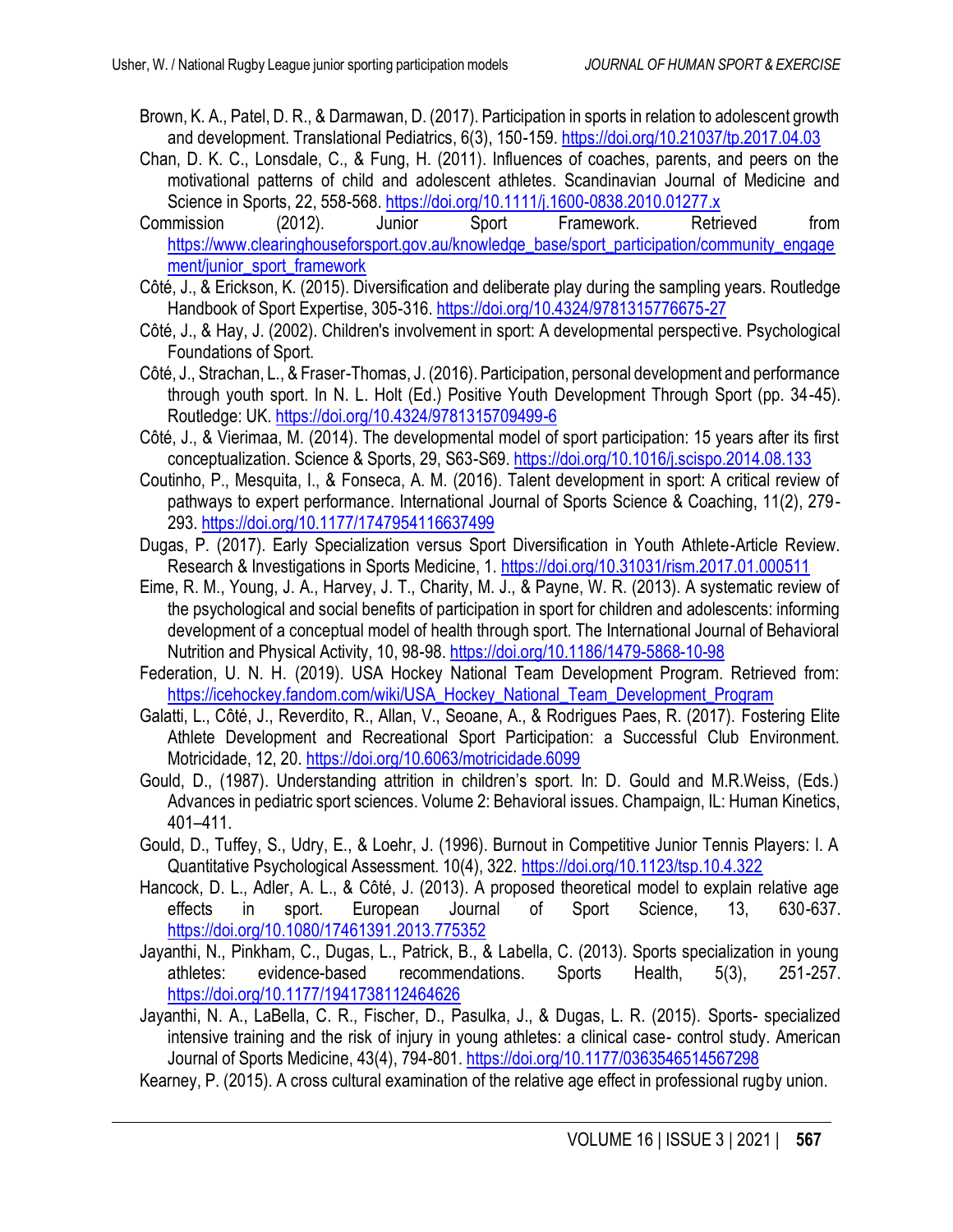- Kelley, B. & Carchia, C., 2013. "Hey, data data swing!" The hidden demographics of youth sports. Available from: https://www.espn.com/espn/story/ /id/9469252/hidden-%20demographicsyouth[sports-espn-magazine](https://www.espn.com/espn/story/_/id/9469252/hidden-%20demographicsyouth-sports-espn-magazine)
- Kellett, P., & Warner, S. (2011). Creating communities that lead to retention: The social worlds and communities of umpires. European Sport Management Quarterly, 11(5), 471–494. <https://doi.org/10.1080/16184742.2011.624109>
- League, NZNRL (2019). Junior Sport Framework. Retrieved from [https://nzrl.co.nz/junior-](https://nzrl.co.nz/junior-%20kiwis-home/) kiwis-home/ LiberalAus. (2019). Our Plan for Sport and Physical Activity in Australia.
- Malina, R. M. (2010). Early sport specialization: roots, effectiveness, risks. Current Sports Medicine Reports, 9(6), 364-371.<https://doi.org/10.1249/jsr.0b013e3181fe3166>
- Moesch, K., Elbe, A.-M., Hauge, M.-L. T., & Wikman, J. M. (2011). Late specialization: the key to success in centimeters, grams, or seconds (cgs) sports. Scandinavian Journal of Medicine and Science in Sports, 21(6), e282-e290[. https://doi.org/10.1111/j.1600-0838.2010.01280.x](https://doi.org/10.1111/j.1600-0838.2010.01280.x)
- Mostafavifar, A. M., Best, T. M., & Myer, G. D. (2013). Early sport specialisation, does it lead to longterm problems? British Journal of Sports Medicine, 47(17), 1060-1061. <https://doi.org/10.1136/bjsports-2012-092005>
- Musch, J., & Grondin, S. (2001). Unequal Competition as an Impediment to Personal Development: A Review of the Relative Age Effect in Sport. Developmental Review, 21(2), 147-167. <https://doi.org/10.1006/drev.2000.0516>
- Myer, G. D., Jayanthi, N., Difiori, J. P., Faigenbaum, A. D., Kiefer, A. W., Logerstedt, D., & Micheli, L. J. (2015). Sport Specialization, Part I: Does Early Sports Specialization Increase Negative Outcomes and Reduce the Opportunity for Success in Young Athletes? Sports Health, 7(5), 437-442. <https://doi.org/10.1177/1941738115598747>
- Richard, R. (2016). Sports Competition framework. Clearinghouse for Sport.
- Soares, J. (2011). The Matthew Effect: How Advantage Begets Further Advantage. Contemporary Sociology—A Journal of Reviews, 40, 477-478.<https://doi.org/10.1177/0094306111412516hh>
- Sotiriadou, K., Shilbury, D., & Quick, S. (2008). The Attraction, Retention/Transition, and Nurturing Process of Sport Development: Some Australian Evidence. Journal of Sports Management, 22(3), 247[. https://doi.org/10.1123/jsm.22.3.247](https://doi.org/10.1123/jsm.22.3.247)
- Stracciolini, A., Levey Friedman, H., Casciano, R., Howell, D., Sugimoto, D., & Micheli, L. J. (2016). The Relative Age Effect on Youth Sports Injuries. Medicine and Science in Sports and Exercise, 48(6), 1068-1074.<https://doi.org/10.1249/mss.0000000000000868>
- Talpey, S., Croucher, T., Bani Mustafa, A., & Finch, C. F. (2017). Sport-specific factors predicting player retention in junior cricket. European Journal of Sport Science, 17(3), 264-270. <https://doi.org/10.1080/17461391.2016.1225822>
- Wall, M., & Côté, J. (2007). Developmental activities that lead to dropout and investment in sport. Physical Education and Sport Pedagogy, 12(1), 77-87[. https://doi.org/10.1080/17408980601060358](https://doi.org/10.1080/17408980601060358)
- Wiersma, L. D. (2000). Risks and Benefits of Youth Sport Specialization: Perspectives and Recommendations. Pediatric Exercise Science, 12(1), 13.<https://doi.org/10.1123/pes.12.1.13>